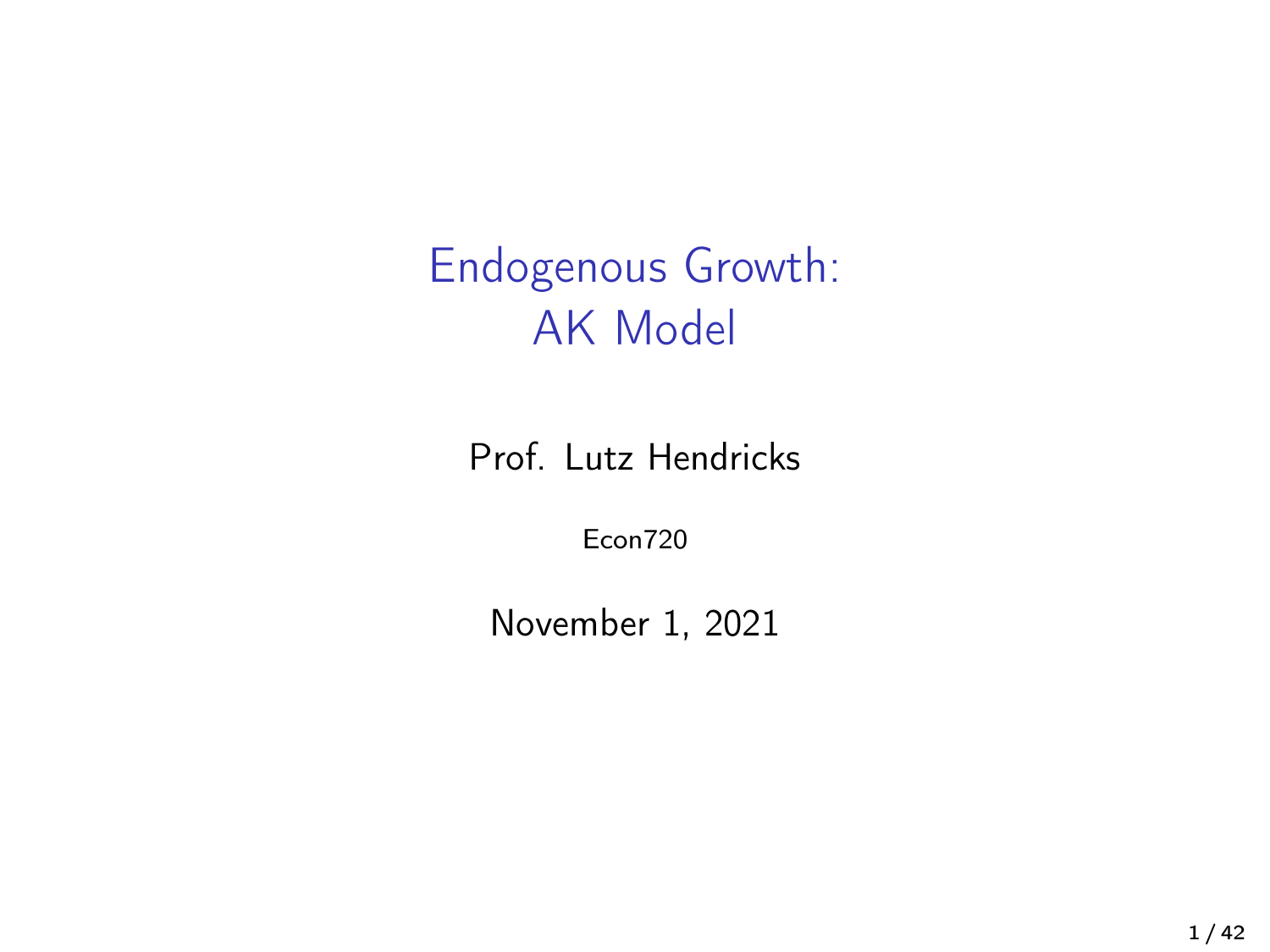Why do countries grow?

 $\triangleright$  A question with large welfare consequences.

We need models where growth is endogenous.

What drives growth in the data? How could one answer this question empirically?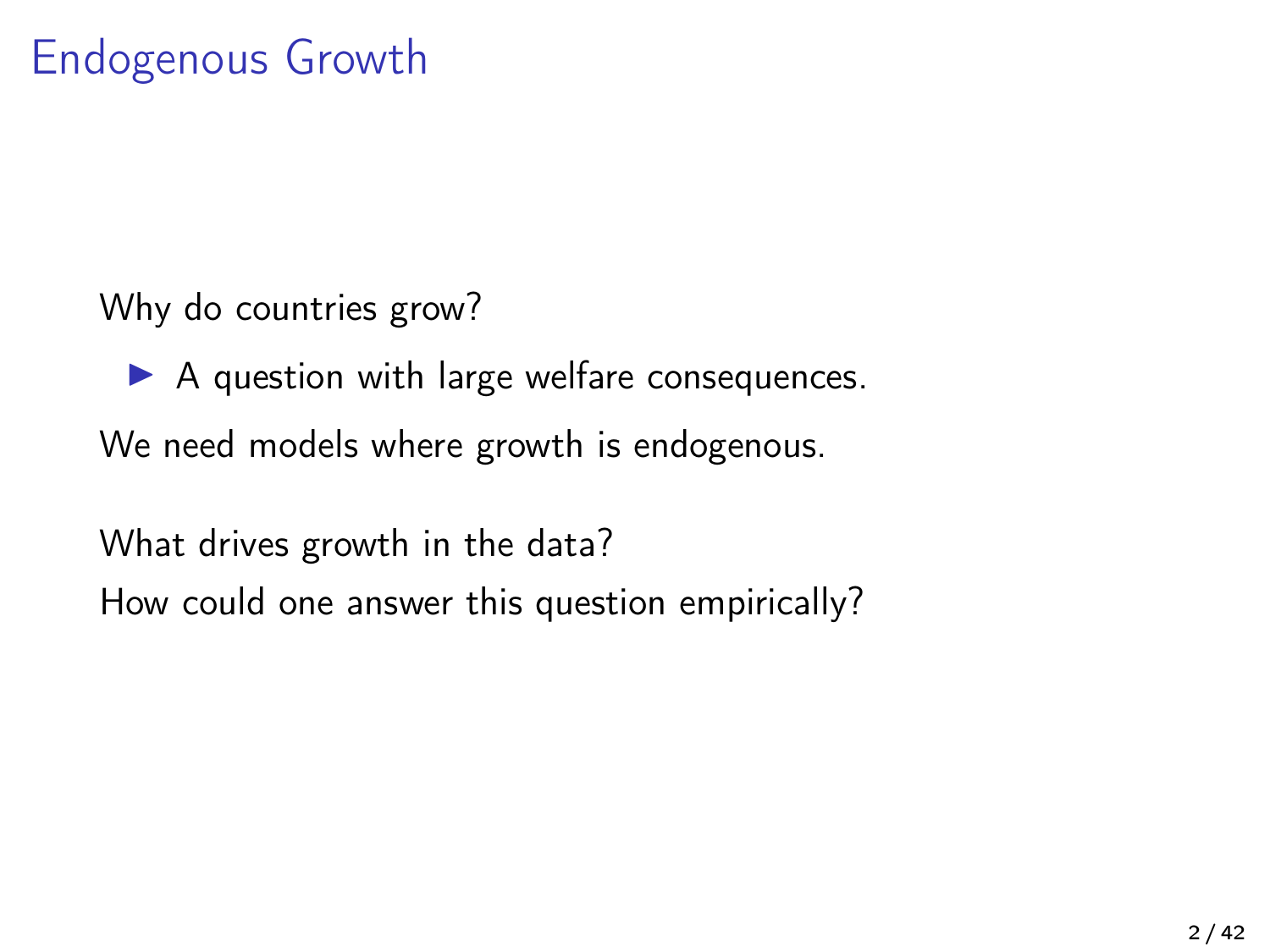### Outline

Necessary condition for sustained growth:

- **I** MPK is bounded from below as  $K \to \infty$
- It does not matter what  $K$  is.

The simplest endogenous growth model:

- $\triangleright$  a version of the standard growth model with linear technology
- $\mathbf{X} = sY \delta K = sAK \delta K$
- $\blacktriangleright$  "AK model"

More interesting models have R&D driven growth

- $\blacktriangleright$  new varieties
- $\blacktriangleright$  quality improvements

All of these models have "AK" reduced forms.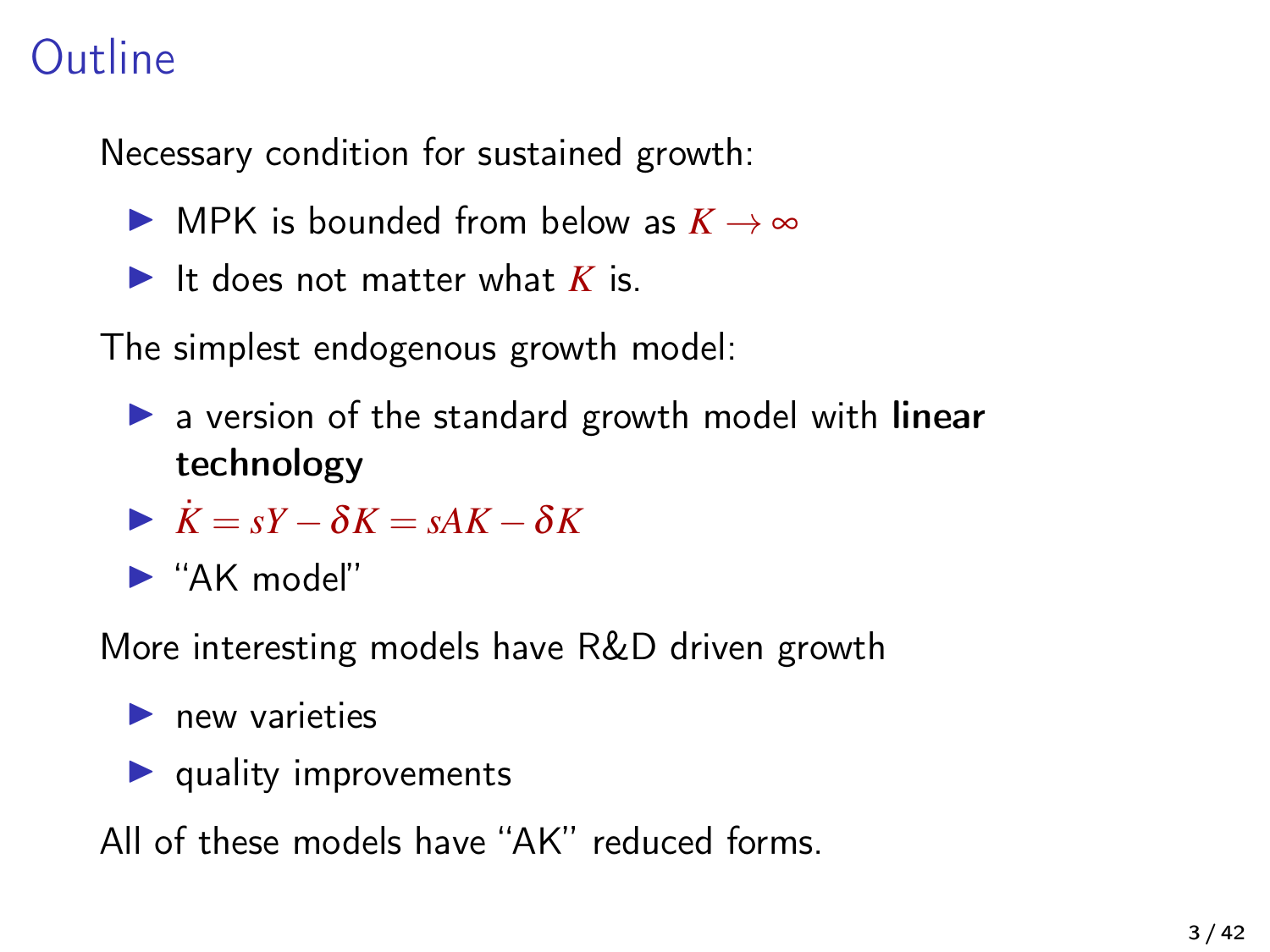Necessary Conditions for Sustained Growth

- $\blacktriangleright$  How can growth be sustained without exogenous productivity growth?
- $\blacktriangleright$  A necessary condition: constant returns to the reproducible factors.
	- $\blacktriangleright$  The production functions for inputs that can be accumulated must be linear in those inputs.
	- Example: In the growth model,  $K$  would have to be produced with a technology that is linear in *K*
- $\blacktriangleright$  This motivates a simple class of models in which
	- 1. only *K* can be produced and
	- 2. the production function is *AK*.
- $\triangleright$  This can be thought of as a reduced form for more complex models (we'll see examples).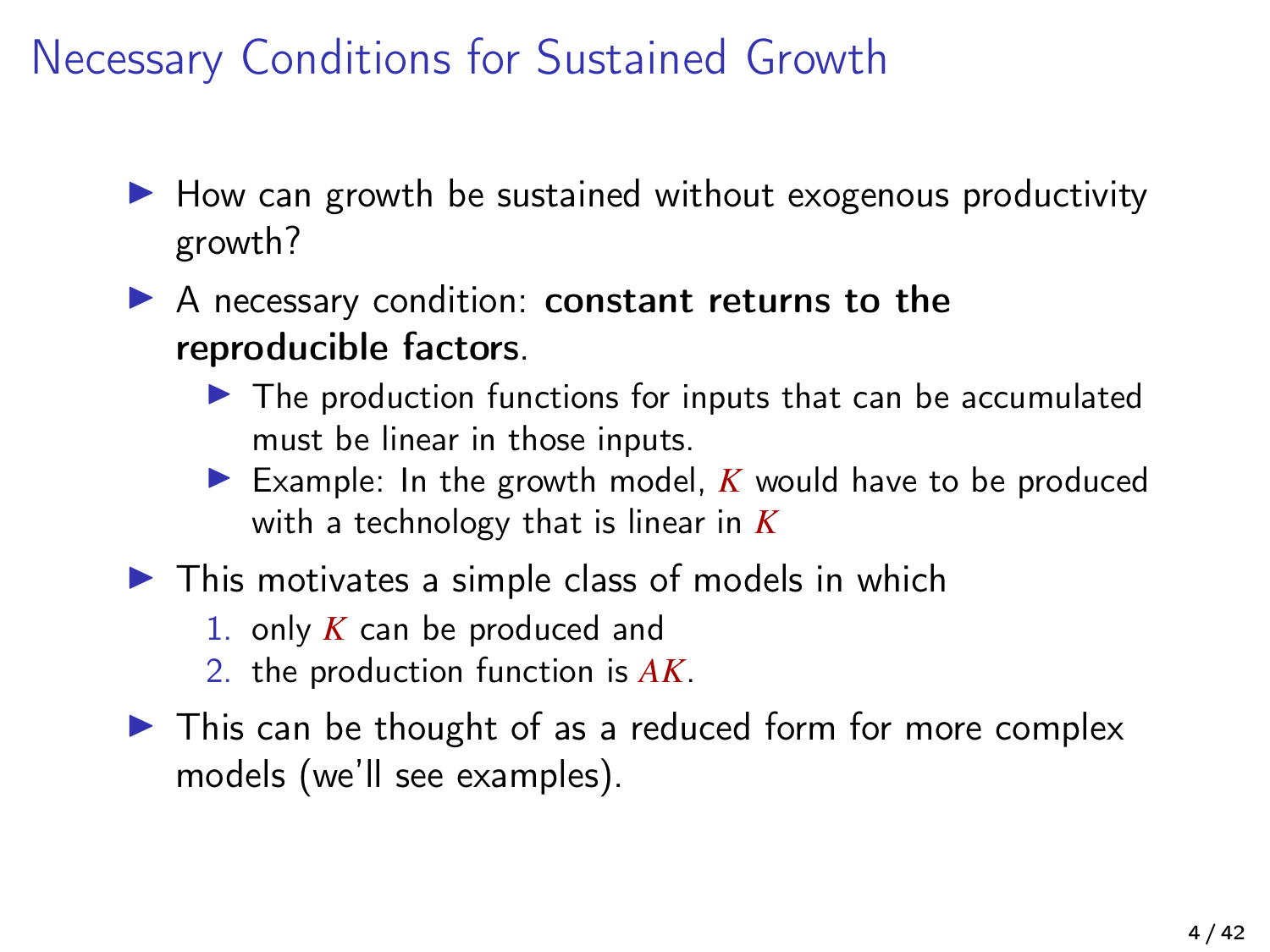### Solow AK model

To see what is required for endogenous growth, consider the Solow model:

$$
\dot{k} = sf(k) - (n+\delta)k \tag{1}
$$

*k* could be anything that can be accumulated

- $\blacktriangleright$  phyiscal or human capital
- $\blacktriangleright$  knowledge
- $\triangleright$  some combination of factors

The saving rate *s* can be endogenous

- its value does not matter (mostly)
- **In because** *s* is bounded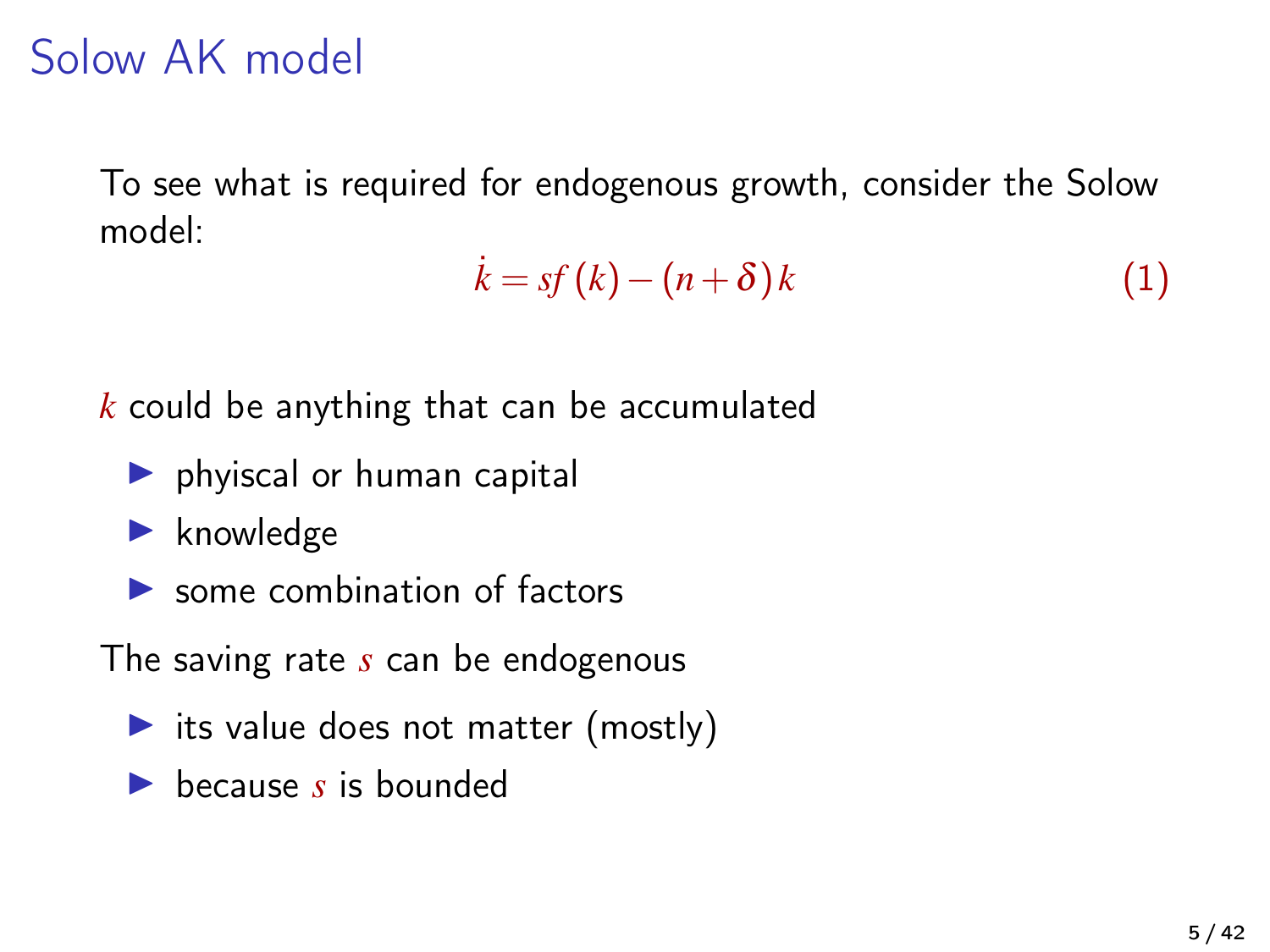Solow AK model

$$
g(k) = sf(k)/k - (n + \delta)
$$
 (2)

Positive long-run growth requires:

$$
\blacktriangleright \text{ As } k \to \infty \text{ it is the case that}
$$

$$
f(k)/k > n + \delta \tag{3}
$$

#### $\blacktriangleright$  L'Hopital's rule implies (if  $f'$  has a limit):

$$
\lim_{k \to \infty} f(k)/k = \lim_{k \to \infty} f'(k) \equiv A \tag{4}
$$

Sustained growth therefore requires:

$$
\lim_{k \to \infty} f'(k) \equiv A > n + \delta \tag{5}
$$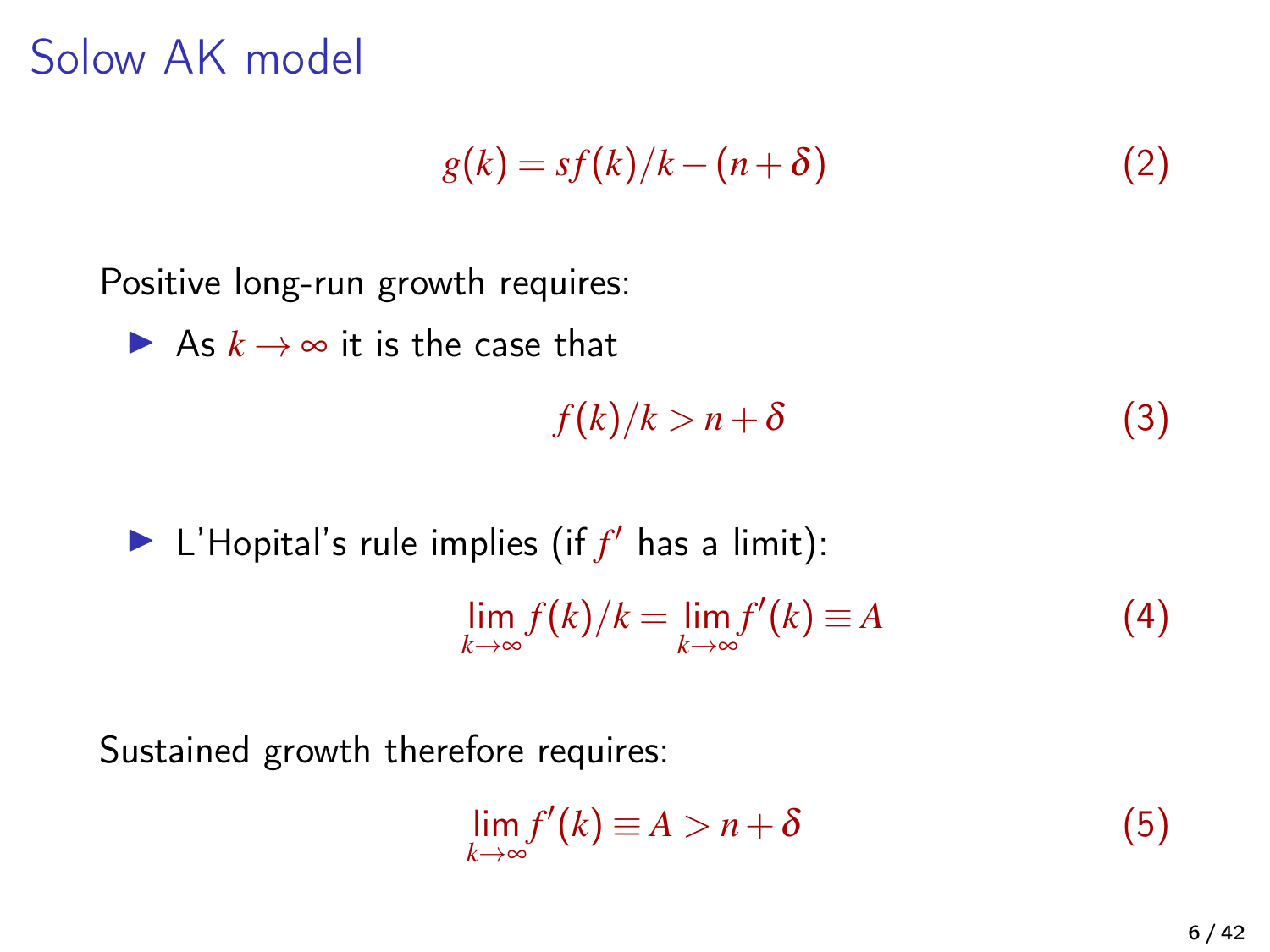Necessary Conditions for Sustained Growth

 $\blacktriangleright$  This argument is more general than the Solow model.

It does not matter how  $s$  is determined.

**►** If  $\lim_{k\to\infty} f'(k)$  exists, the production function has asymptotic constant returns to scale.

$$
f(k) \to Ak + B \tag{6}
$$

It is fine to have diminishing returns for finite  $k$ .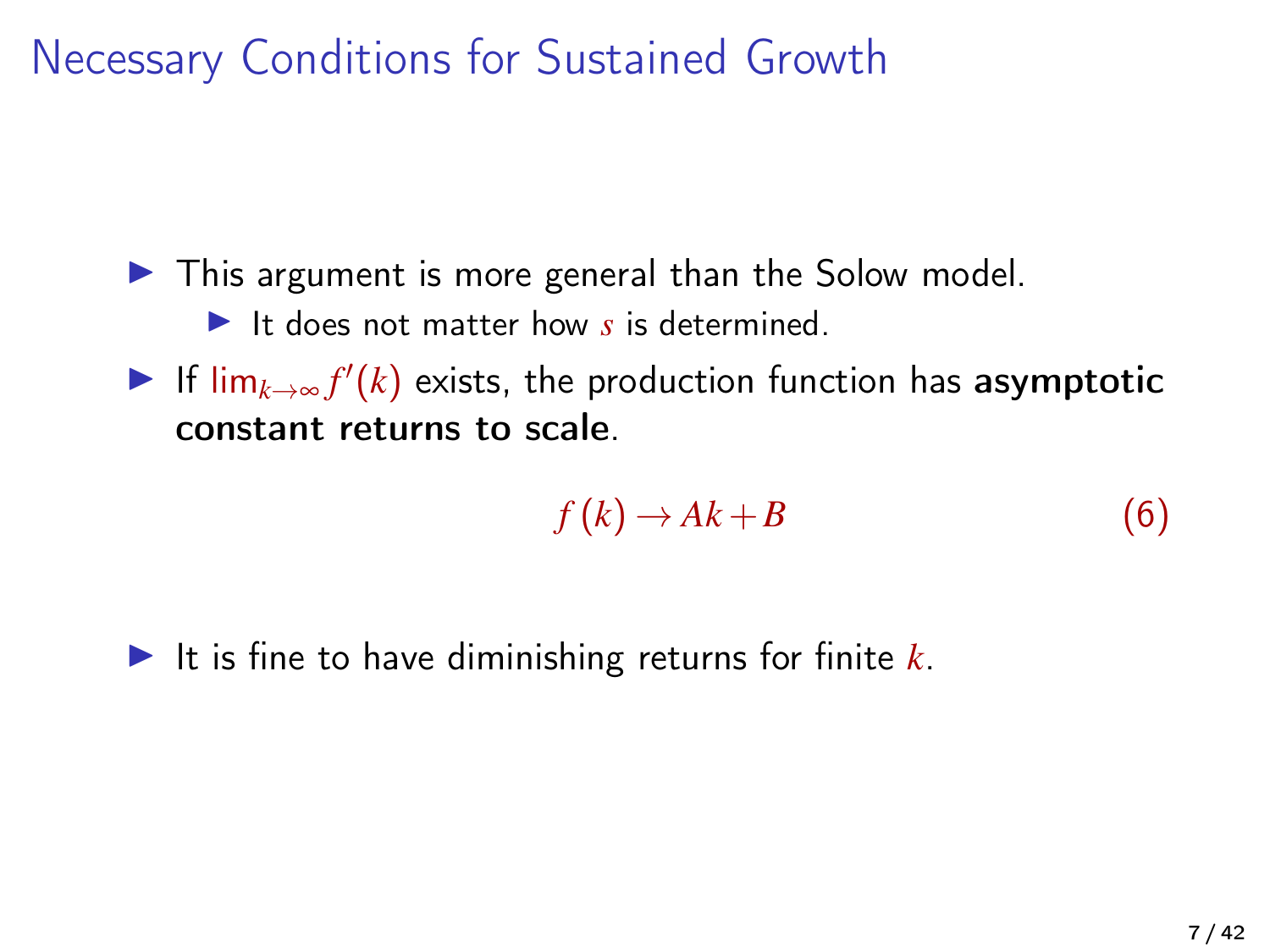

#### Diminishing returns with asymptotic *AK*:

$$
f(k) = Ak + Bk^{\alpha} \tag{7}
$$

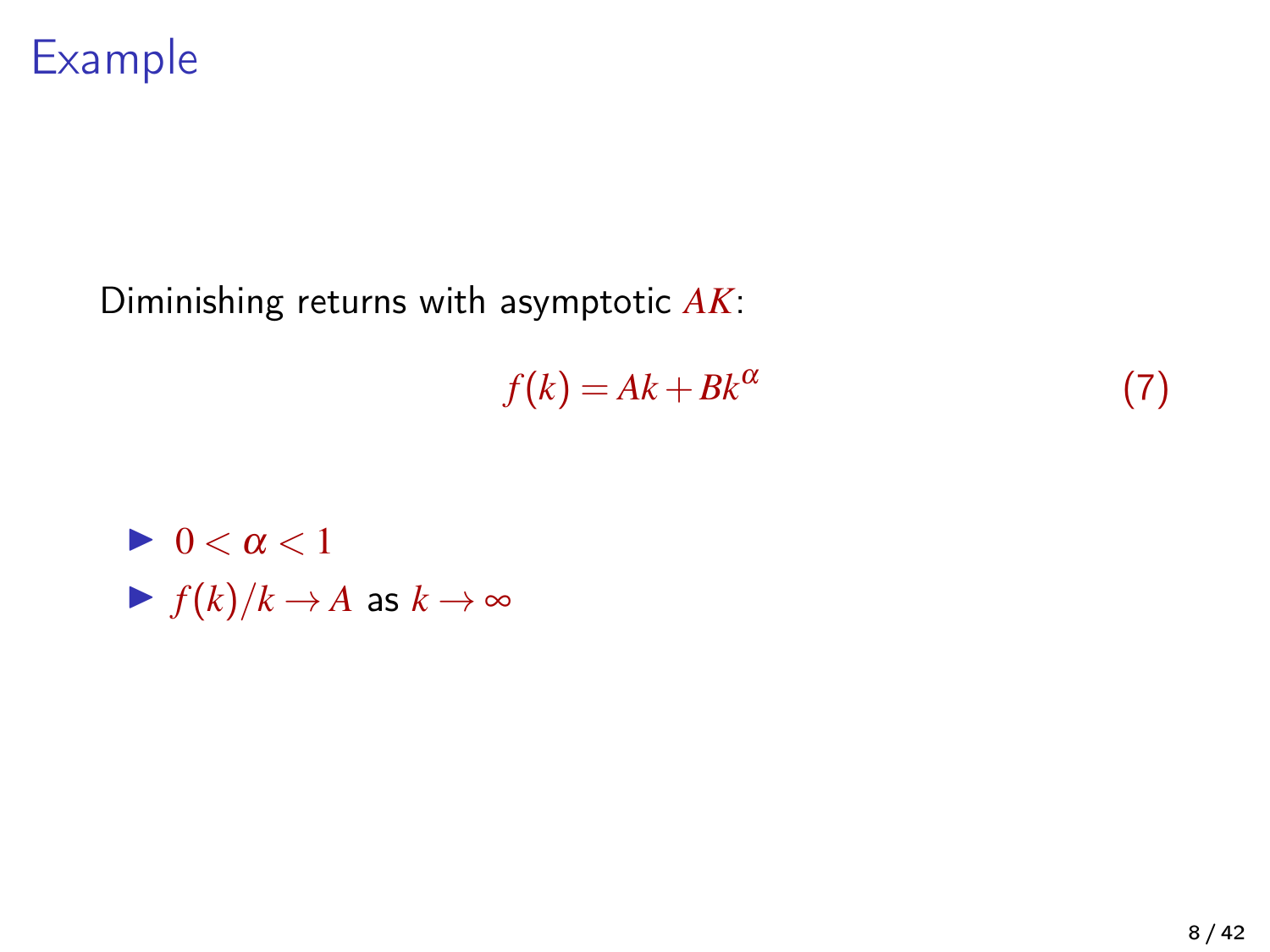#### Example

CES production function with high elasticity of substitution:

$$
F(K,L) = \left[\mu K^{\theta} + (1 - \mu)L^{\theta}\right]^{1/\theta}
$$
 (8)

$$
\blacktriangleright f(k) = \left[ \mu k^{\theta} + 1 - \mu \right]^{1/\theta}
$$

- ► Elasticity of substitution:  $\varepsilon = (1 \theta)^{-1}$ .
- If  $\theta > 0$   $\epsilon > 1$ ,

.

$$
f(k)/k \to \mu^{1/\theta} \tag{9}
$$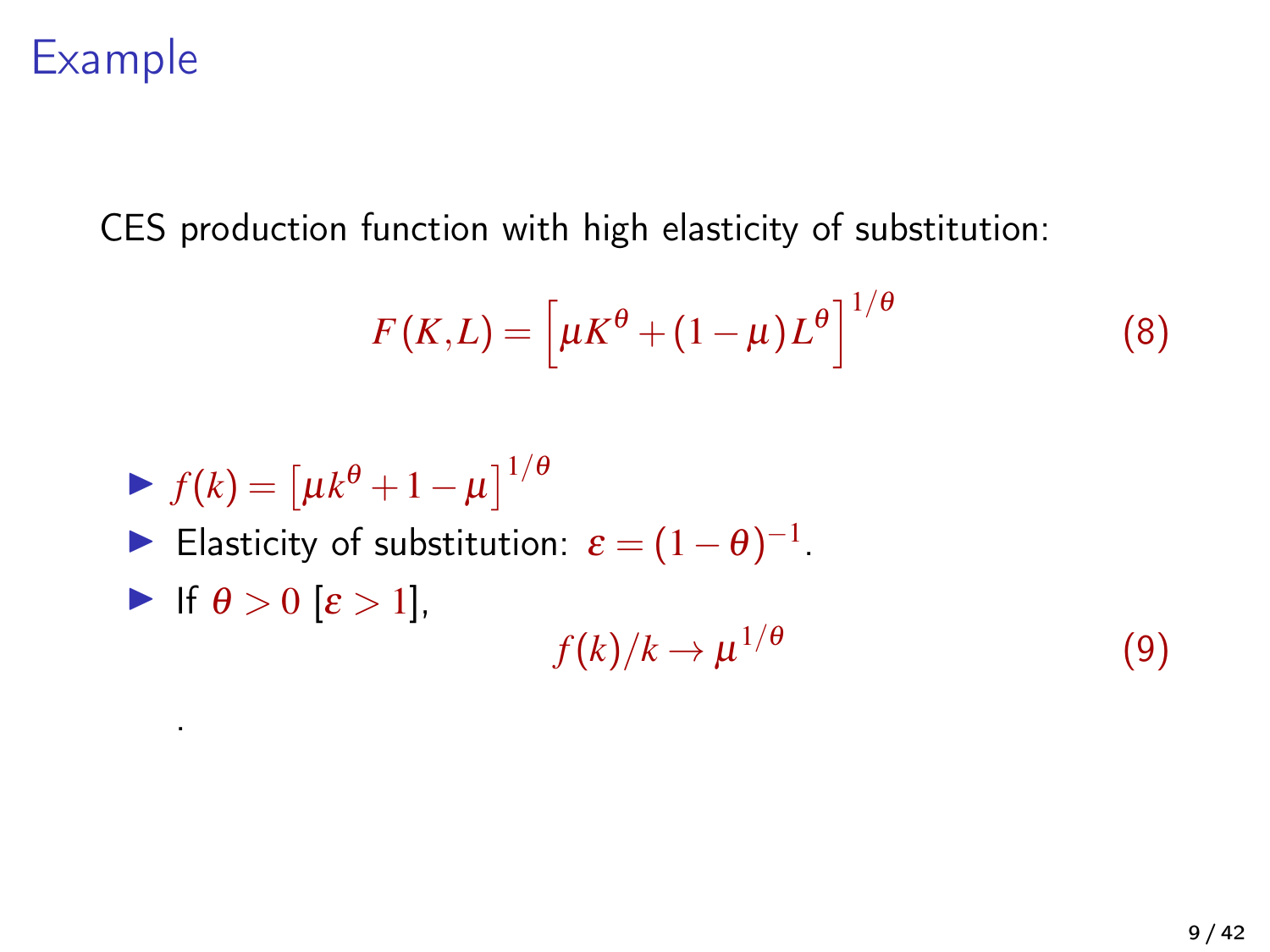In the Solow model, assume  $f(k) = Ak$ .

 $\blacktriangleright$  Law of motion:

$$
g(k) = sA - n - \delta \tag{10}
$$

- $\triangleright$  Changes in parameters alter the growth rate of  $k$ .
- $\triangleright$  The model does not have any transitional dynamics:  $k$  always grows at rate  $sA-n-\delta$ .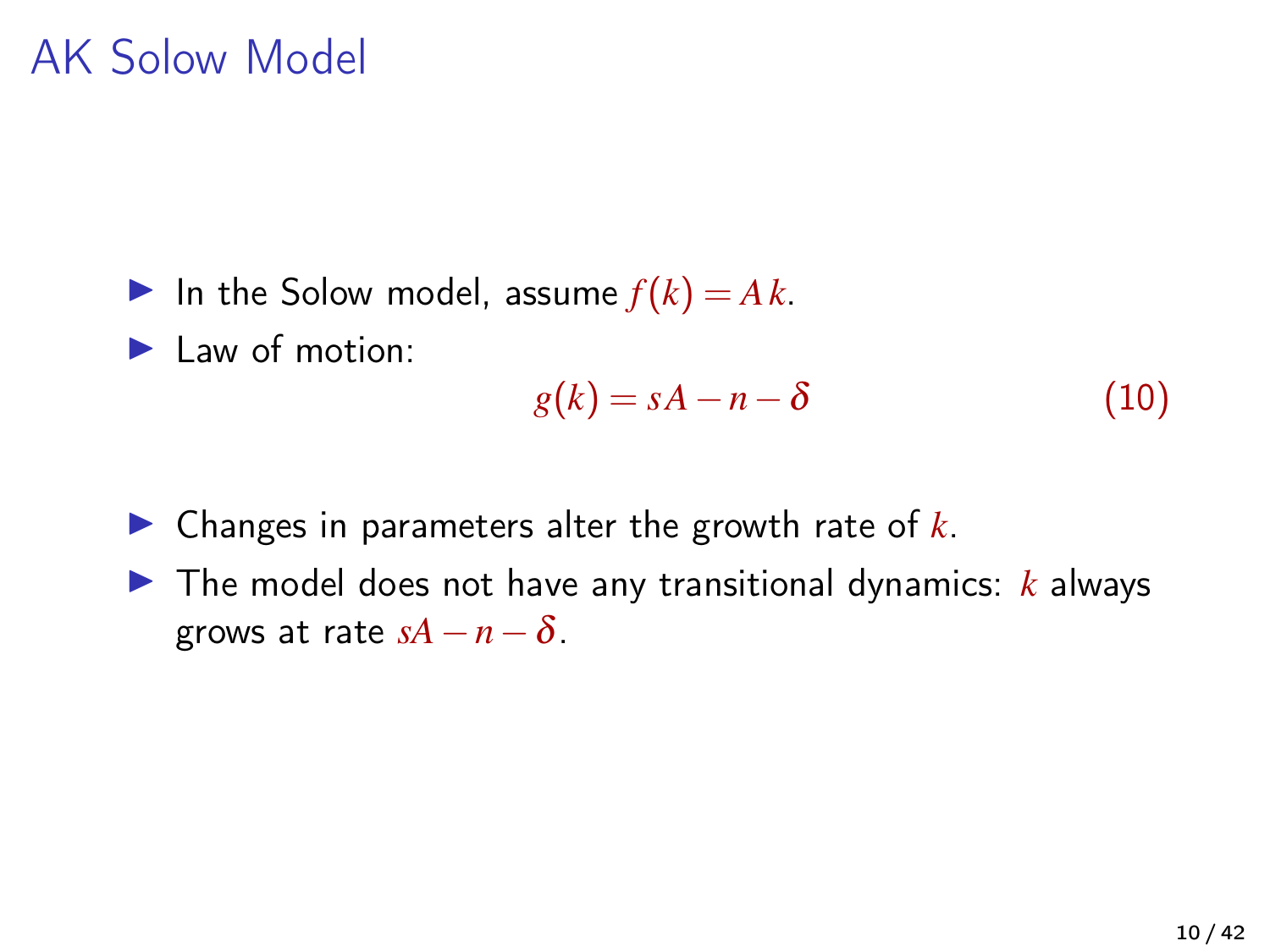It is not necessary to have constant returns in all sectors of the economy.

But the reproducible factors must be produced from reproducible factors with constant returns to scale.

Reproducible factors are inputs that are accumulated (here *K*).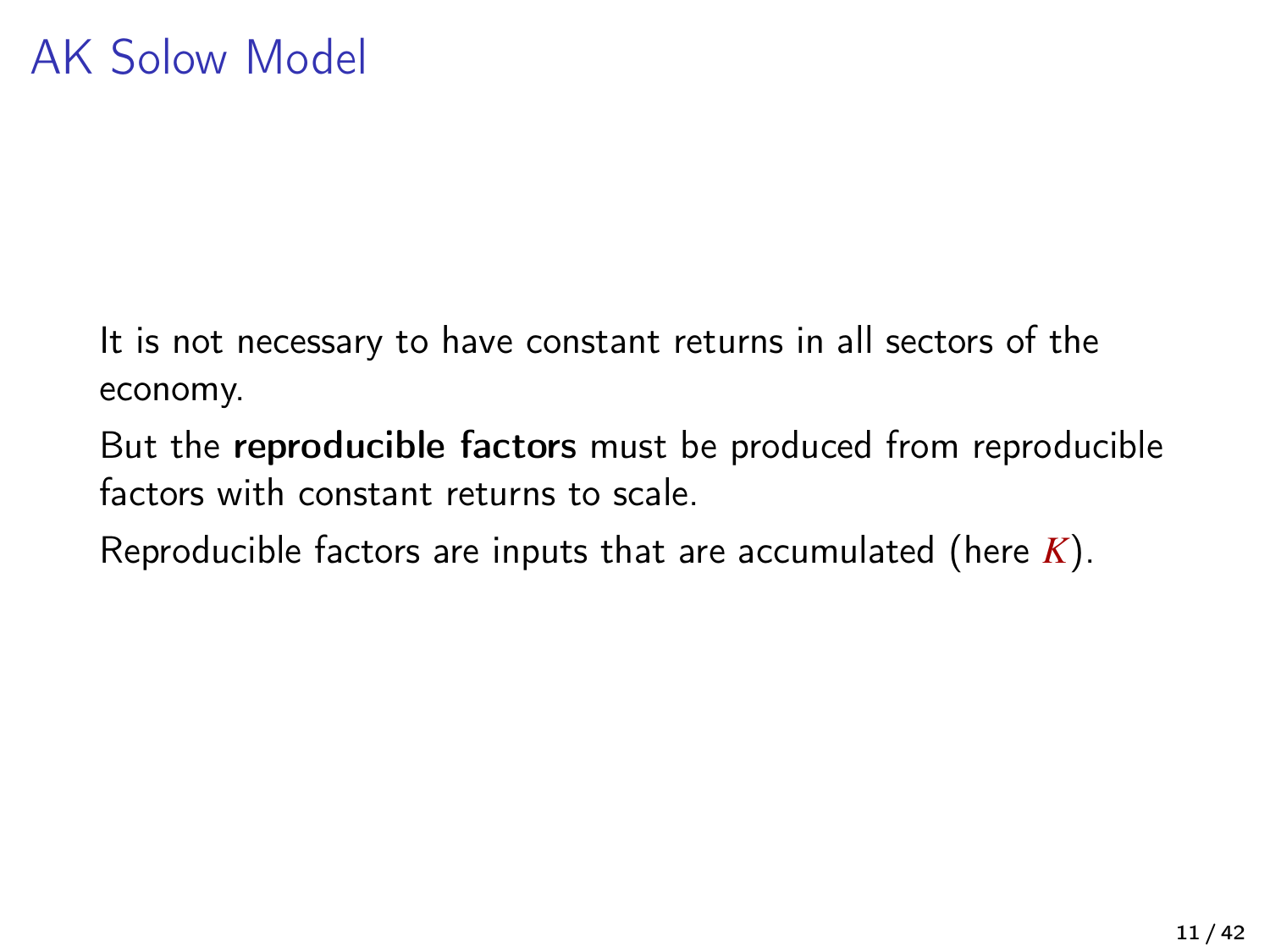#### Example

 $\triangleright$  *c* is produced from *k* with diminishing returns to scale:

$$
c = [(1-s)Ak]^{\varphi} \tag{11}
$$

with  $\varphi$  < 1.

- $\blacktriangleright$  The law of motion for k is unchanged (so is the balanced growth rate of *k*).
- $\triangleright$  This model still has a balanced growth path with a strictly positive growth rate
- $\triangleright$  but now *c* and *k* grow at different constant rates:

$$
g(c) = \varphi \, g(k) \tag{12}
$$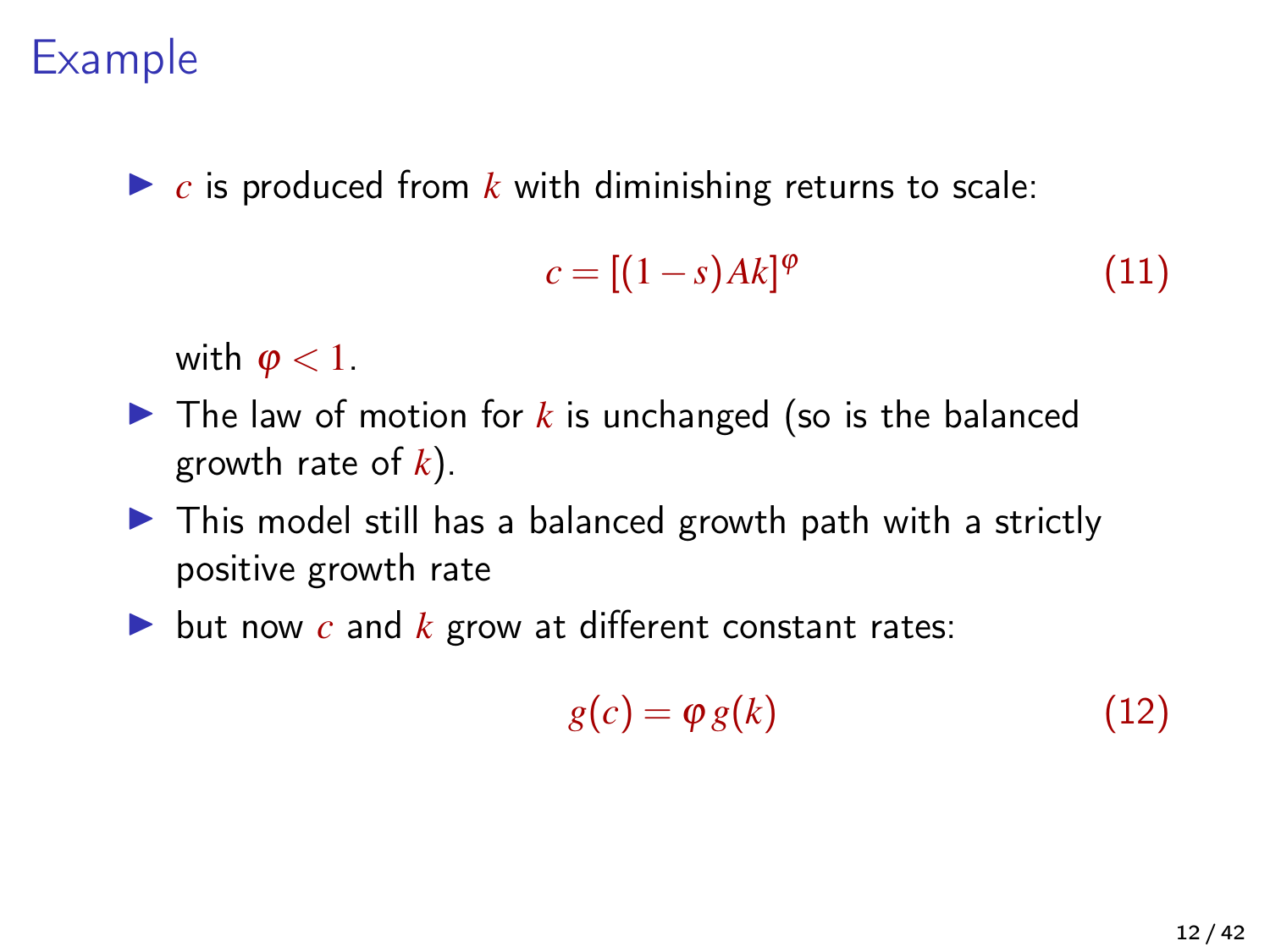## AK Neoclassical Growth Model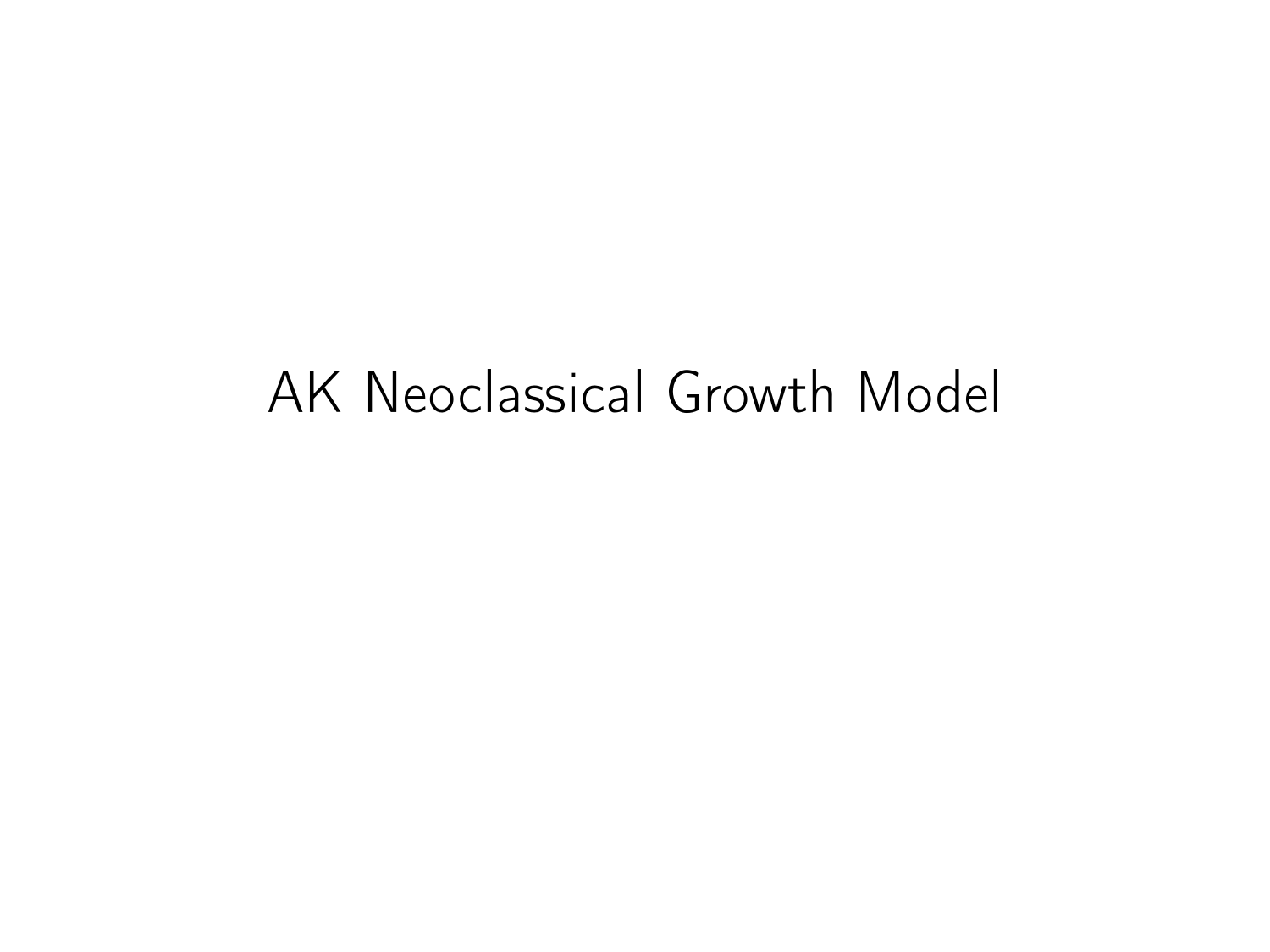#### AK neoclassical growth model

This model adds optimizing consumers to the *Ak* model. Households maximize

¢

$$
\int_{t=0}^{\infty} e^{-(\rho - n)t} u(c_t) dt
$$
 (13)

subject to the flow budget constraint

$$
\dot{k} = (r - n)k - c \tag{14}
$$

There is no labor income because in the Ak world all income goes to capital.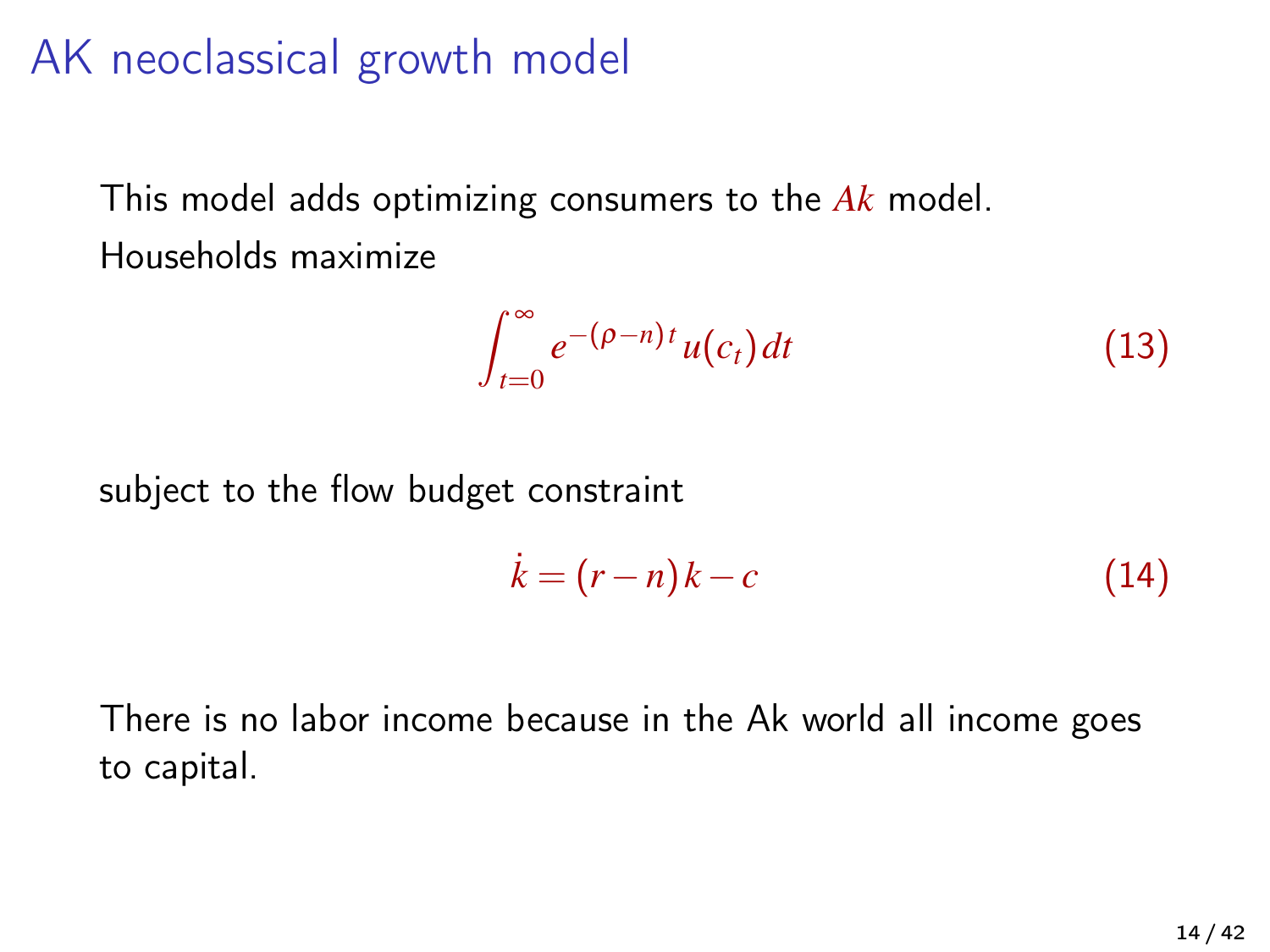#### AK neoclassical growth model

For balanced growth we need

$$
u(c) = c^{1-\sigma}/(1-\sigma) \tag{15}
$$

The optimality conditions are the same as in the Cass-Koopmans model:

$$
g(c)=(r-\rho)/\sigma
$$

and the transversality condition (assuming constant *r*)

$$
\lim_{t \to \infty} k_t e^{-(r-n)t} = 0 \tag{16}
$$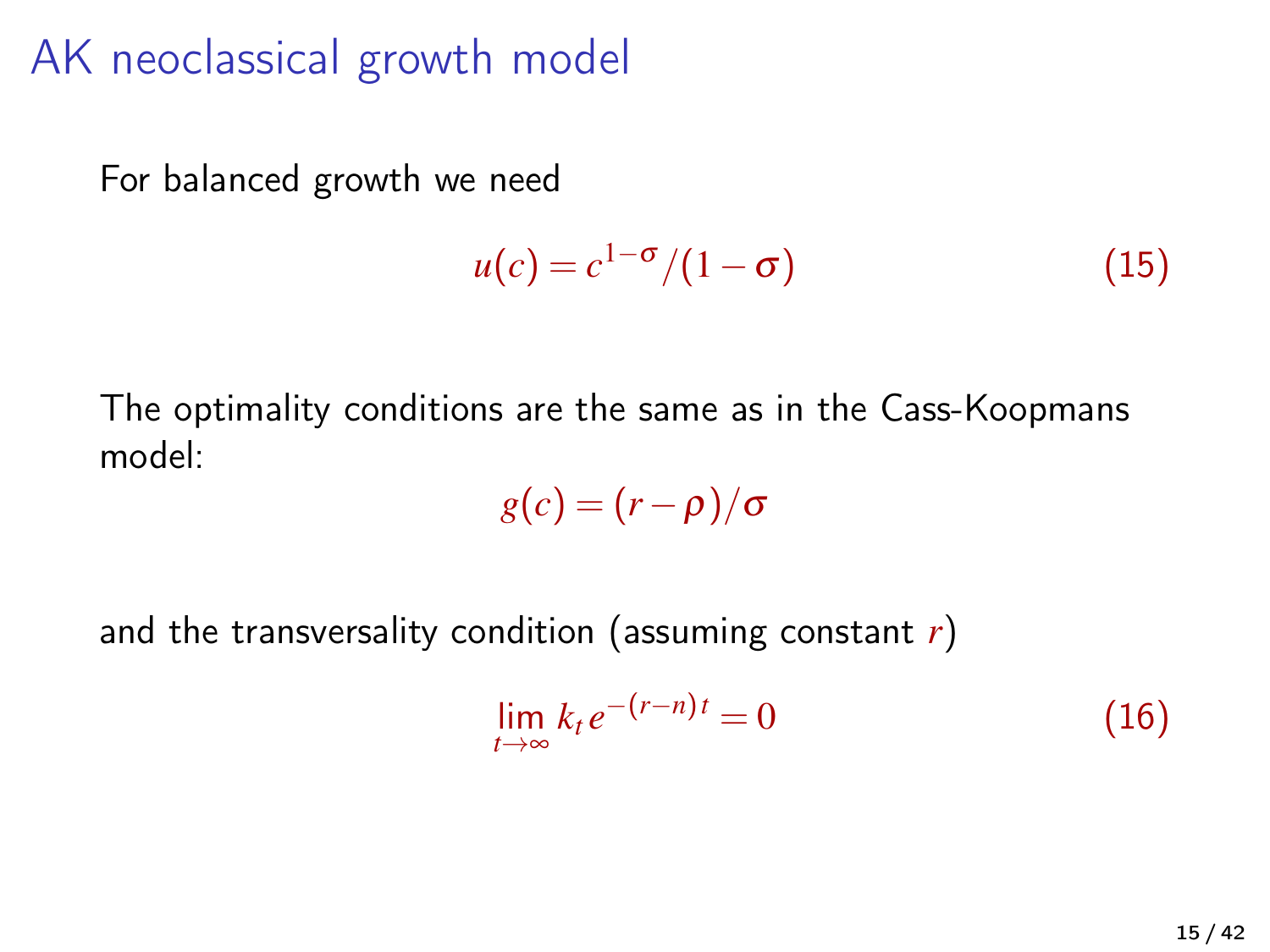Firms maximize period profits. The first-order condition is  $r = A - \delta$ . There is no labor input and no labor income.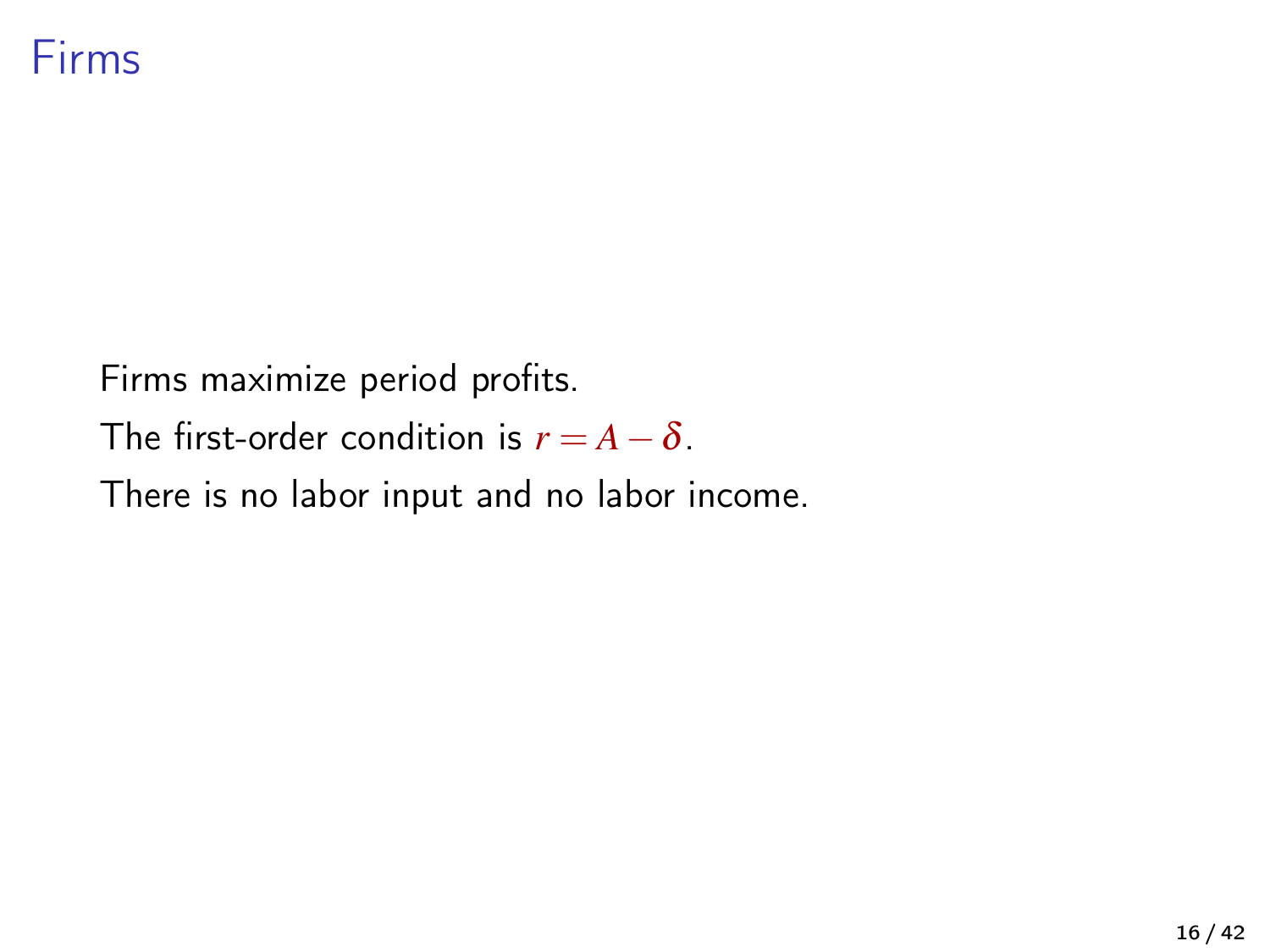## **Equilibrium**

An allocation:  $c(t)$ ,  $k(t)$ .

A price system: *r*(*t*).

These satisfy:

- 1. Household: Euler, budget constraint (TVC).
- 2. Firm: 1 foc.
- 3. Market clearing:

$$
\dot{k} = Ak - (n + \delta)k - c \tag{17}
$$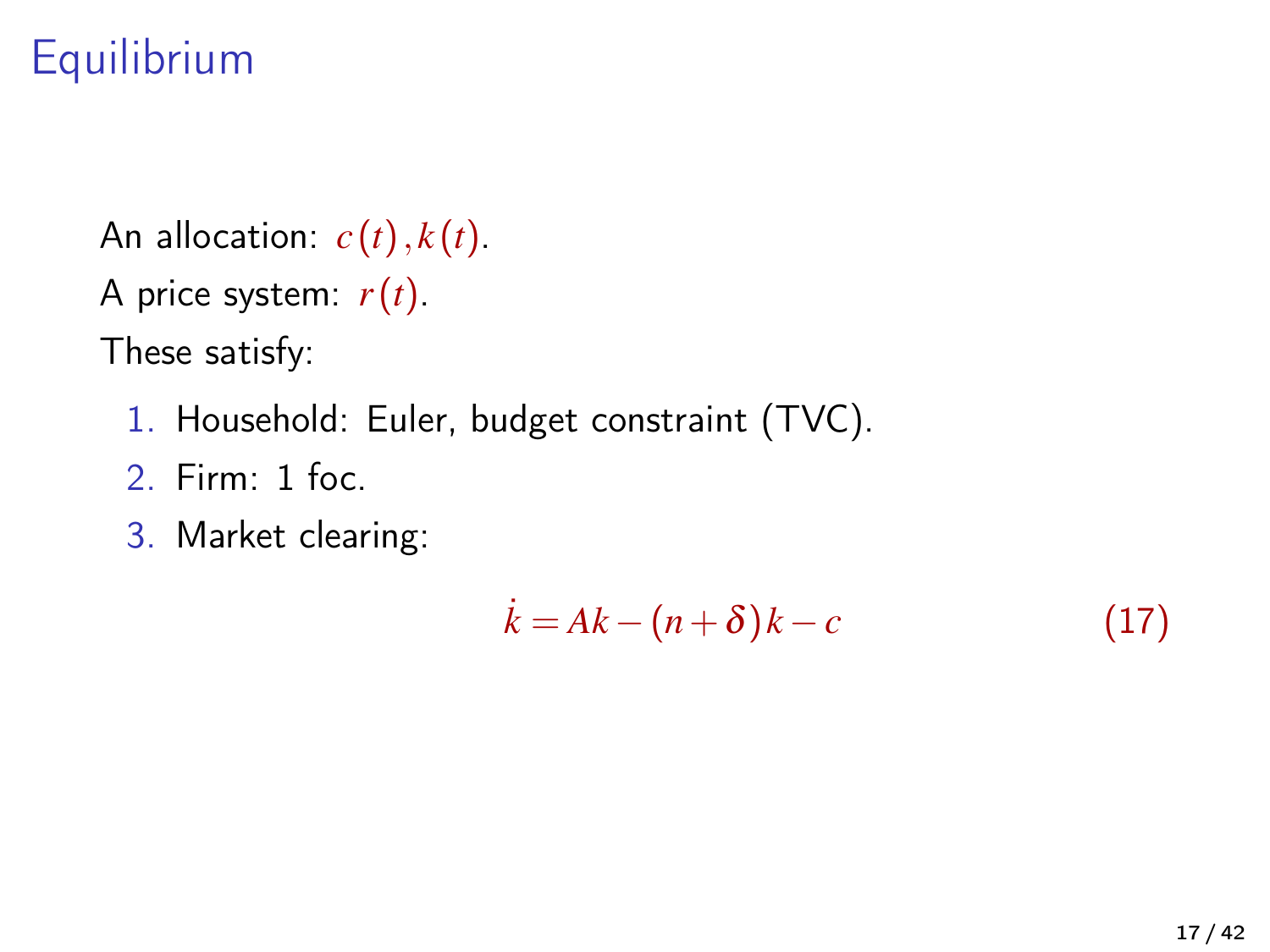#### Summary

Simplify into a pair of differential equations:

$$
\dot{k} = (A - \delta - n)k - c \qquad (18)
$$
\n
$$
g(c) = (A - \delta - \rho)/\sigma \qquad (19)
$$

Boundary conditions: *k*<sup>0</sup> given and the TVC.

Of course, we could have simply taken the equilibrium of the standard growth model and replaced  $f'(k) = A$  and  $f(k) = Ak$ .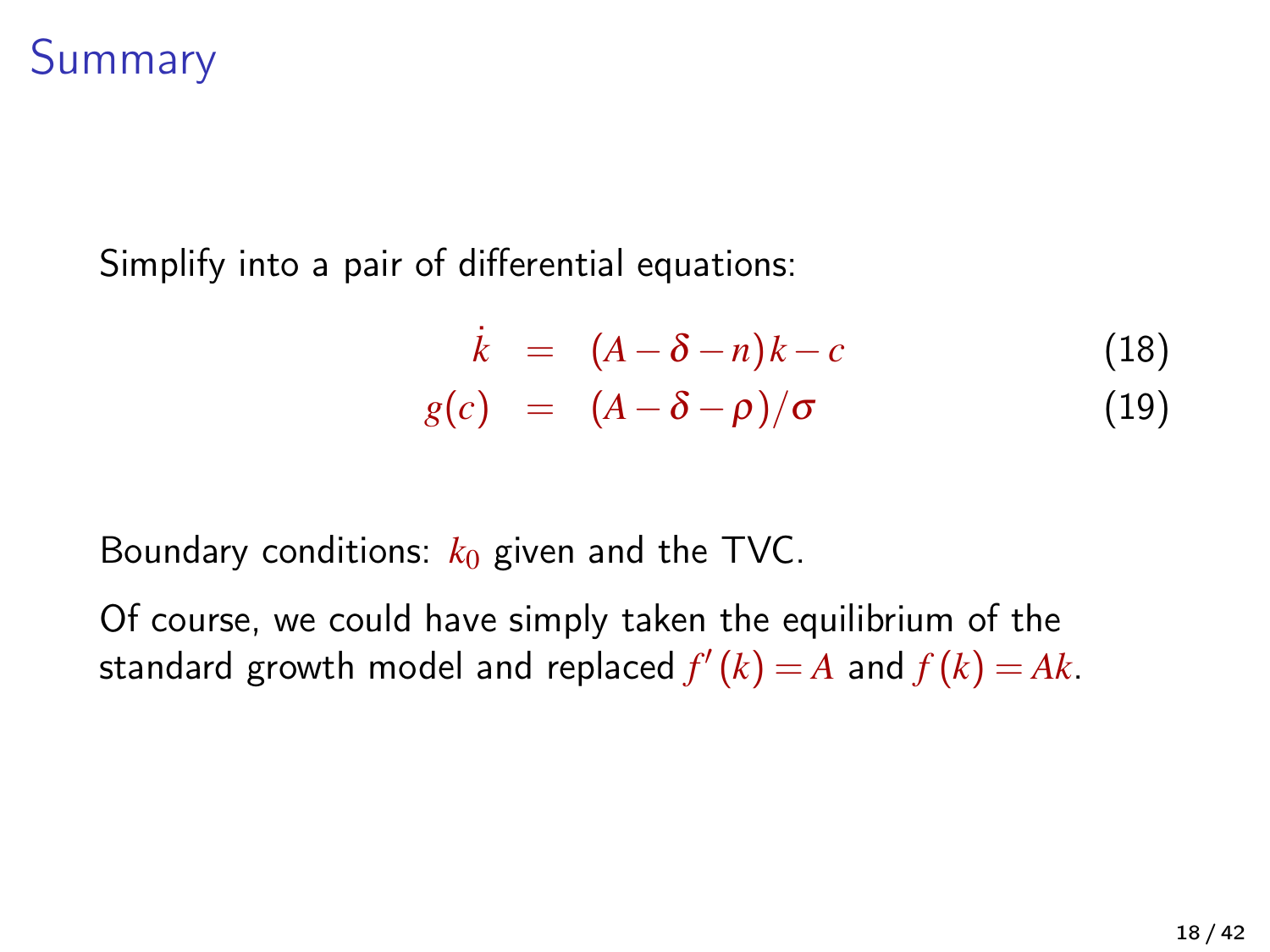### Bounded utility

We need restrictions on the parameters that ensure bounded utility. Lifetime utility is

$$
\int_0^\infty e^{-(\rho - n)t} \left[ c_0 e^{g(c)t} \right]^{1-\sigma} dt / (1-\sigma) \tag{20}
$$

Boundedness then requires that  $n - \rho + (1 - \sigma)g(c) < 0$ . Instantaneous utility cannot grow faster than the discount factor  $(\rho - n)$ .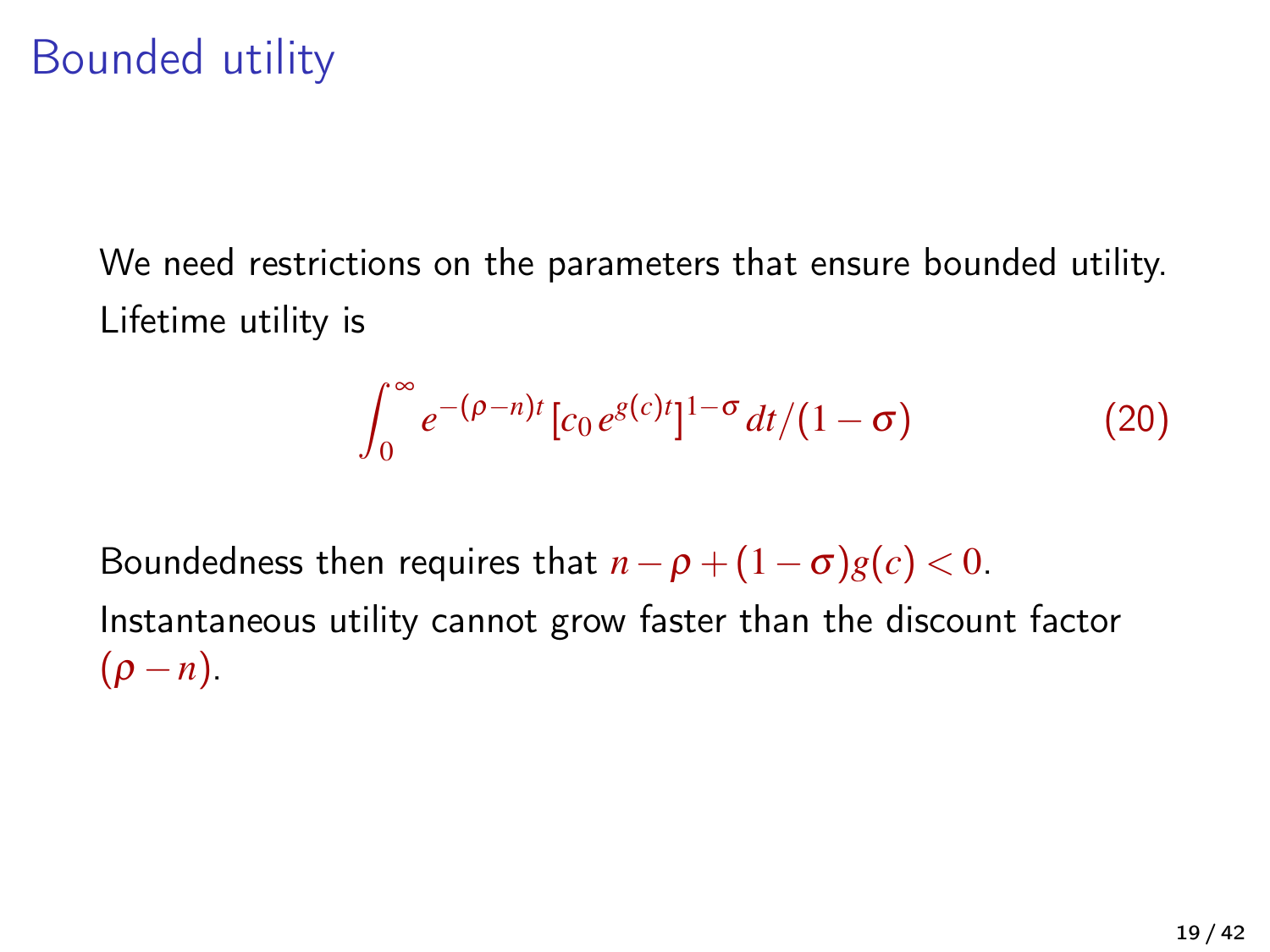This model has no transitional dynamics.

Consumption growth is obviously constant over time.

To show that  $g(k)$  is constant: we need to solve for  $k(t)$  in closed form.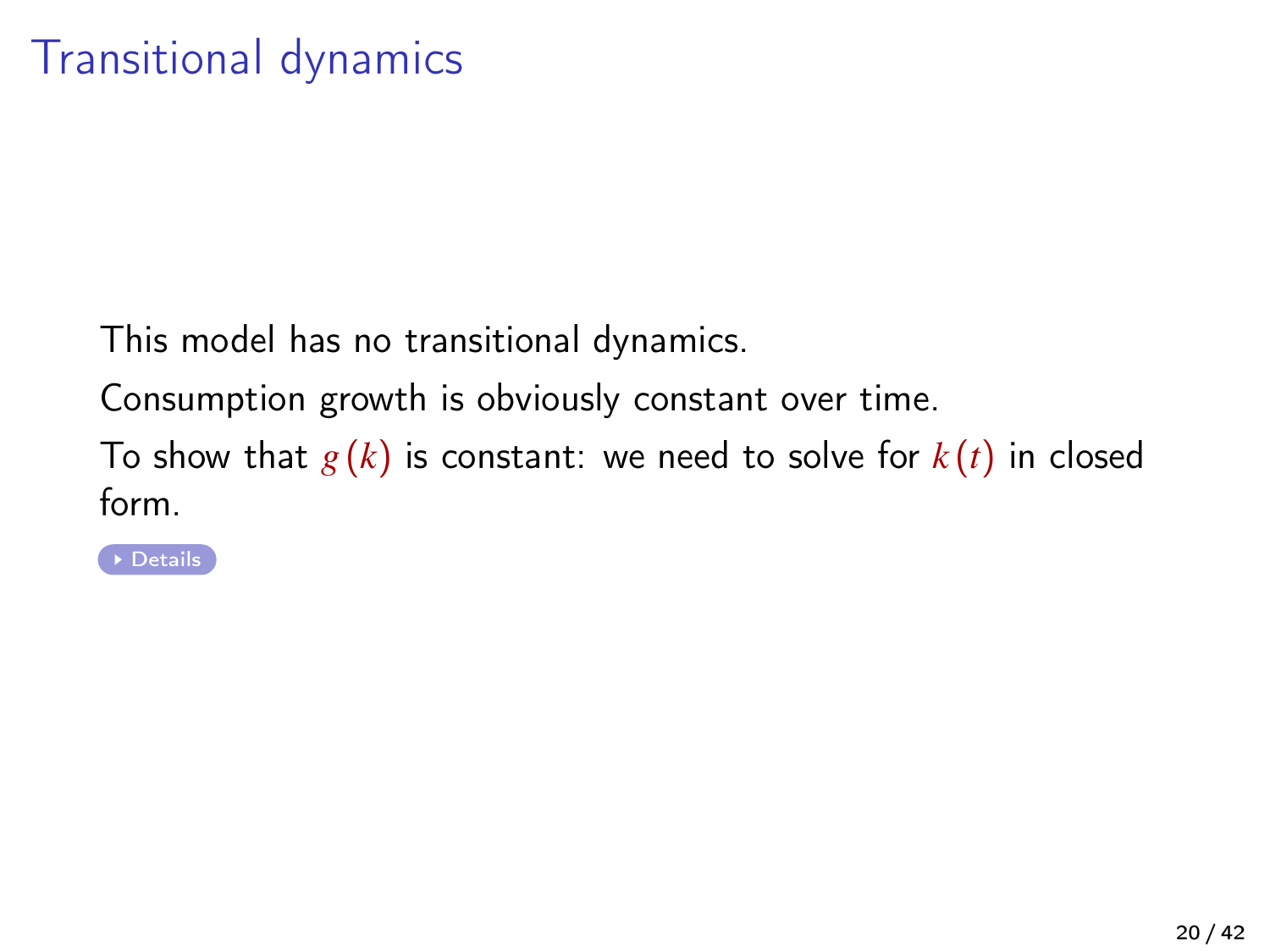The AK model has a very simple equilibrium.

- 1. The saving rate is constant.
- 2. All growth rates are constant.

This is very convenient, but also very limiting in many applications.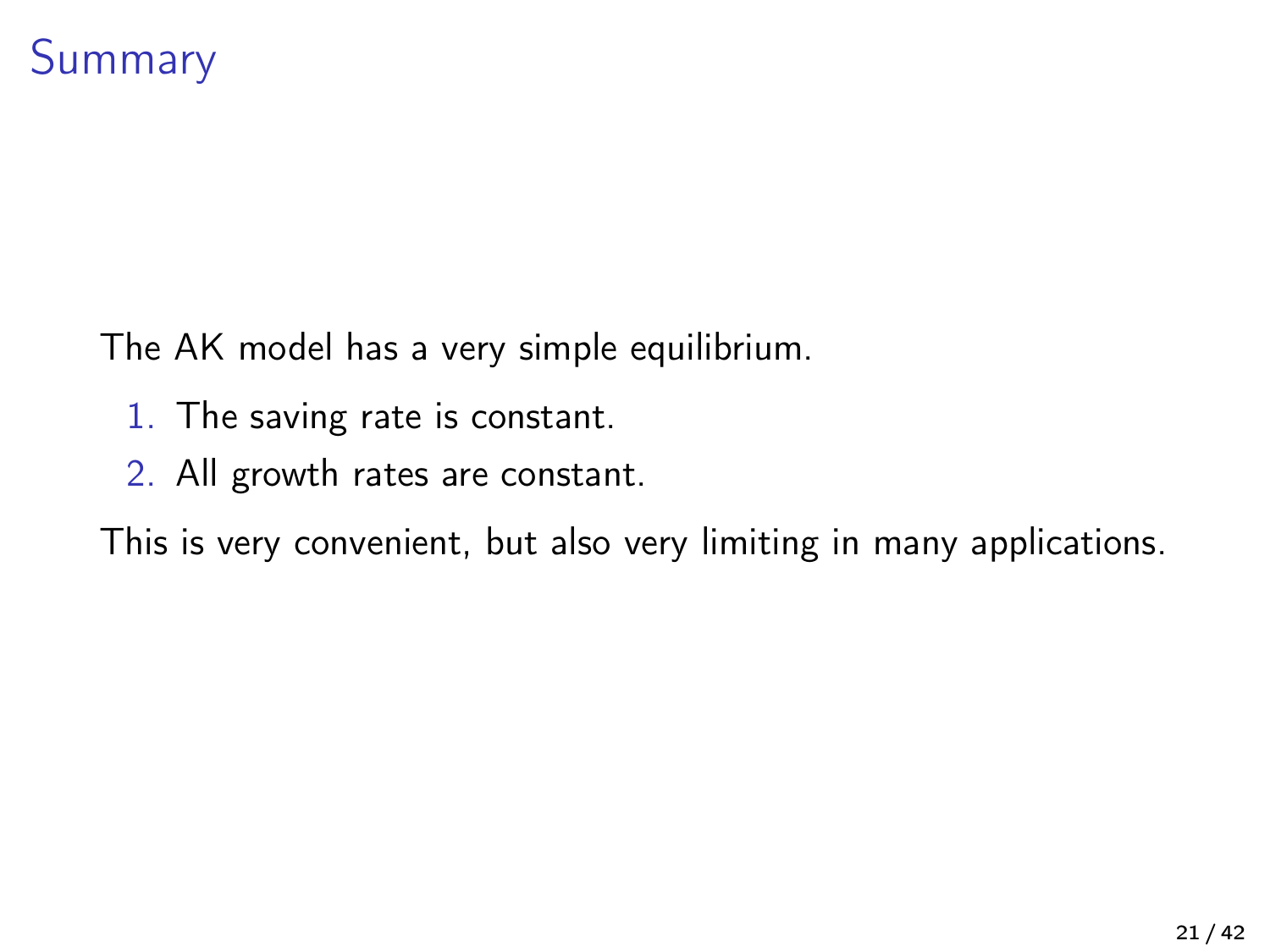#### How to think about AK models?

In the data, there is at least one non-reproducible factor: labor. Do models with constant returns to reproducible factors make sense?

The best way of thinking about AK models:

- $\triangleright$  a reduced form for a model with multiple factors
- $\triangleright$  there may be transition dynamics, but it does not matter if you are interested in long-run issues
- $\blacktriangleright$  there may be fixed factors, but it does not matter if there are constant returns to reproducible factors.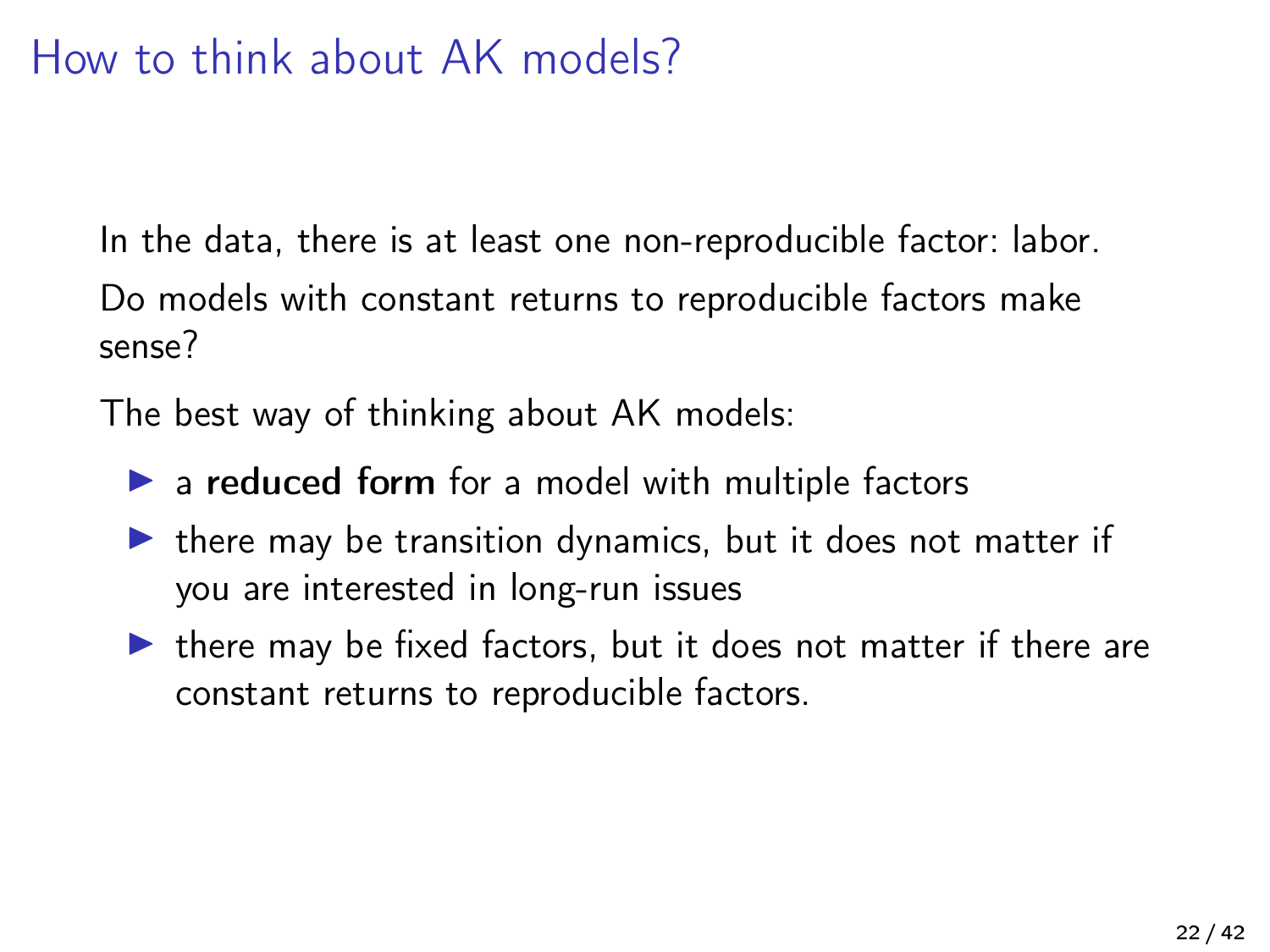#### Examples: AK as reduced form

- 1. Human capital: *F*(*K*,*hL*) with *K* and *h* reproducible.
- 2. Externalities:
	- 2.1 [Romer \(1986\)](#page-41-0). For the firm  $F(k_i, l_i K) = K^{1-\alpha} k_i^{\alpha} l_i^{\beta}$
	- 2.2 Firms take *K* as given diminishing returns to *k<sup>i</sup>* .
	- 2.3 In equilibrium:  $K = \sum k_i$  constant returns to scale to K.
- 3. Increasing returns to scale at the firm level:  $y = Ak^{\alpha}l^{1-\alpha}$ 
	- 3.1 *A* can be produced somehow R&D.
	- 3.2 Need imperfect competition.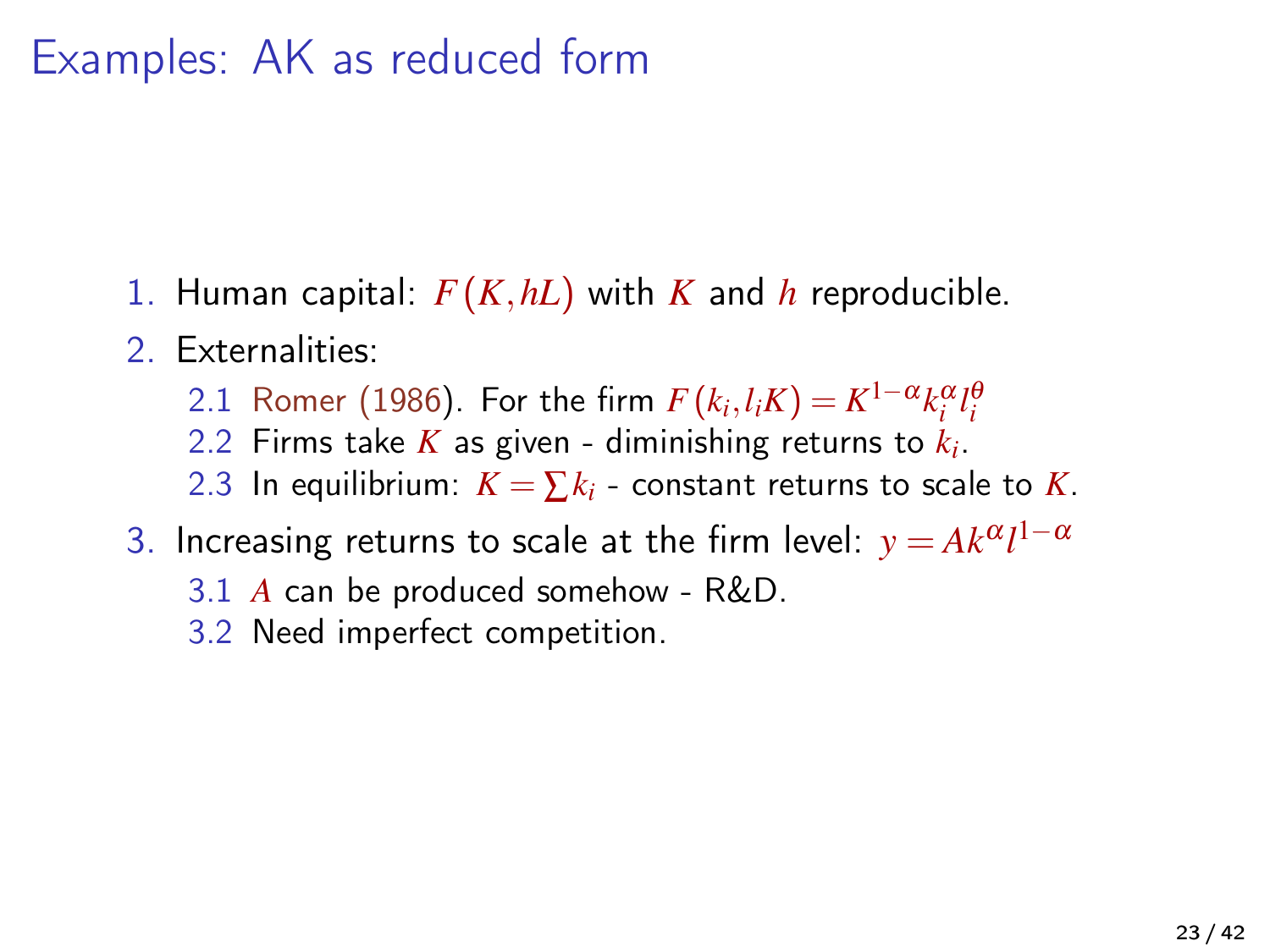# Example: Lucas (1988)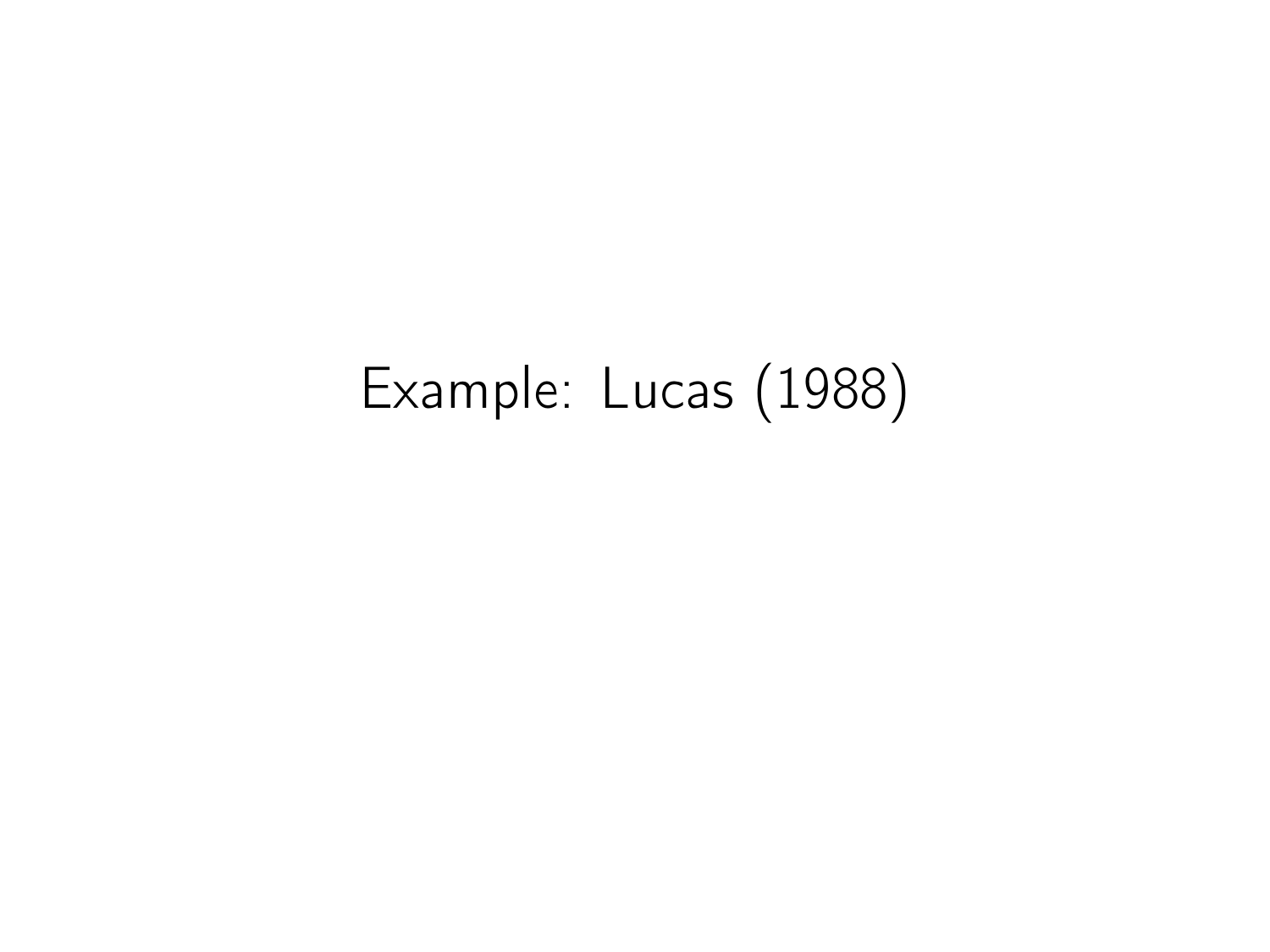A classic endogenous growth paper. Growth is due to human capital accumulation. The model has an AK reduced form.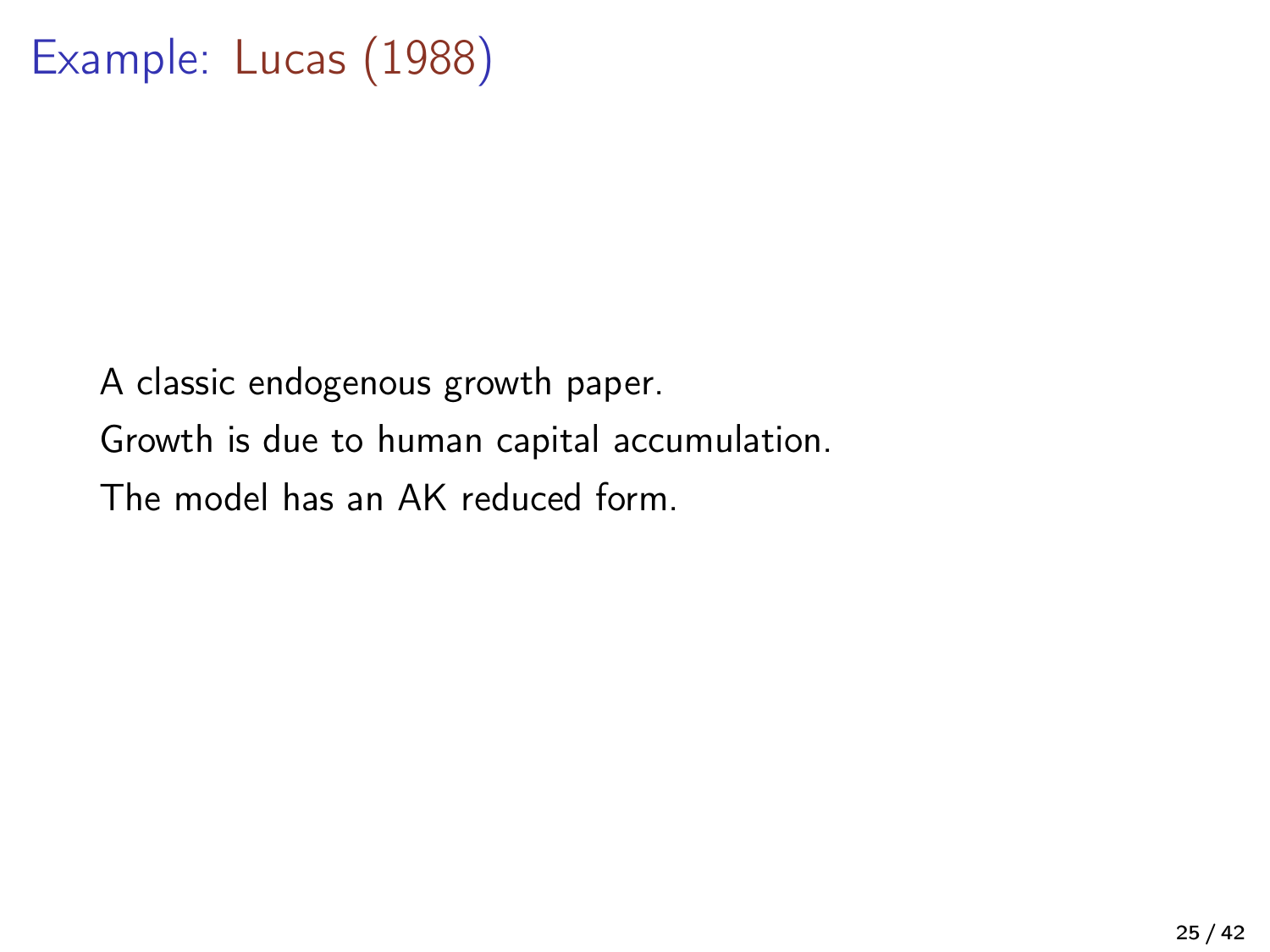## Model: Lucas (1988)

Demographics:

 $\blacktriangleright$  A representative, infinitely lived household. Preferences:

$$
u(c) = \int_0^\infty e^{-\rho t} u(c_t) dt
$$
 (21)  

$$
u(c) = c^{1-\sigma}/(1-\sigma)
$$
 (22)

Endowments:

- **If** at  $t = 0$ :  $k_0$  and  $h_0$
- in "each period": one unit of time that is divided into working *l* and studying (1−*l*)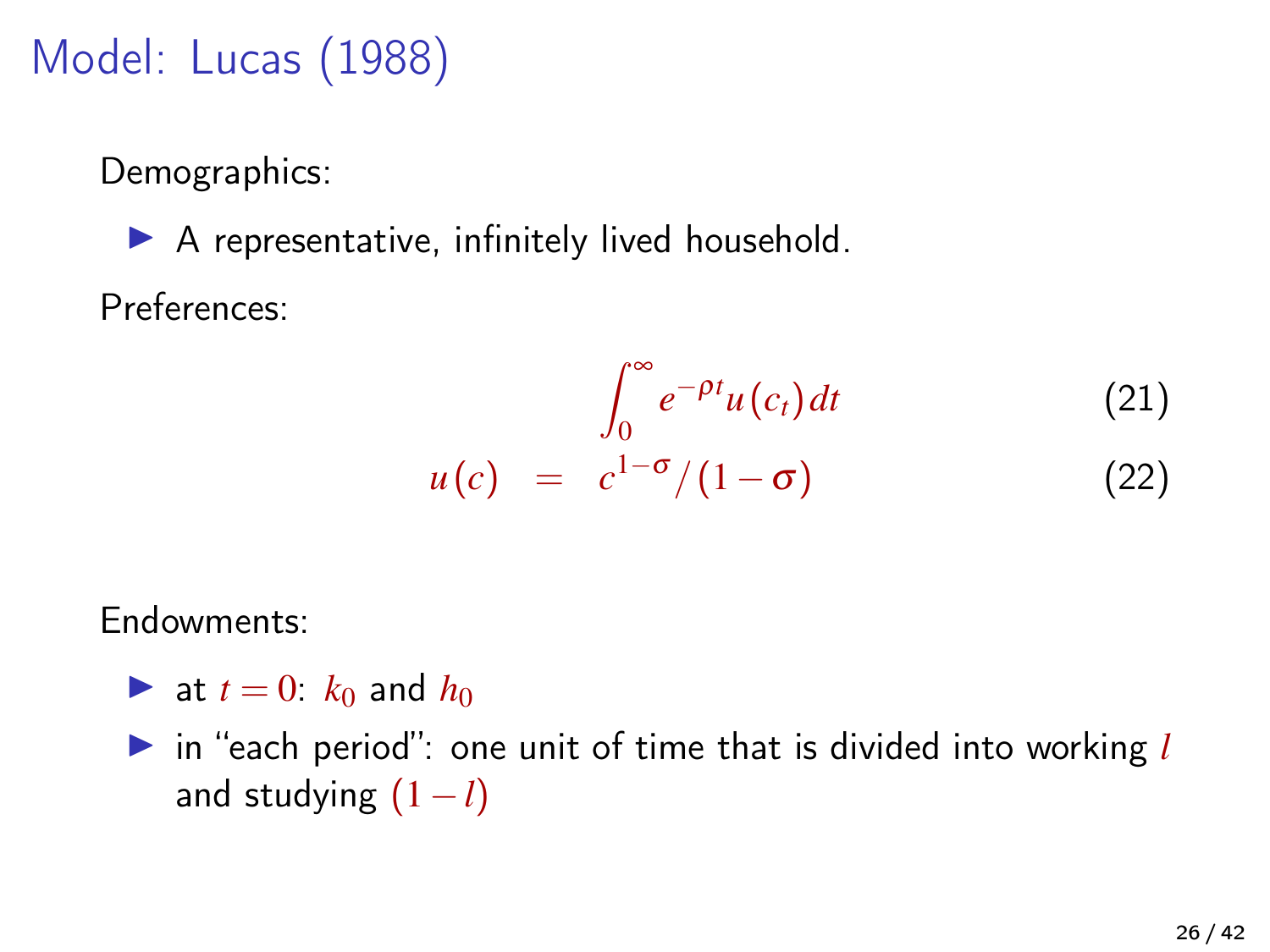#### **Technology**

Two constant returns to scale production functions:

$$
\dot{k}+c = f(k,h,l) - \delta k \tag{23}
$$
\n
$$
\dot{h} = e(k,h,l) - \delta h \tag{24}
$$

where

$$
f(k,h,l) = k^{\alpha} (lh)^{1-\alpha} \tag{25}
$$

and

$$
e(k, h, l) = B(1 - l)h \tag{26}
$$

Key simplification: *k* does not produce *h*.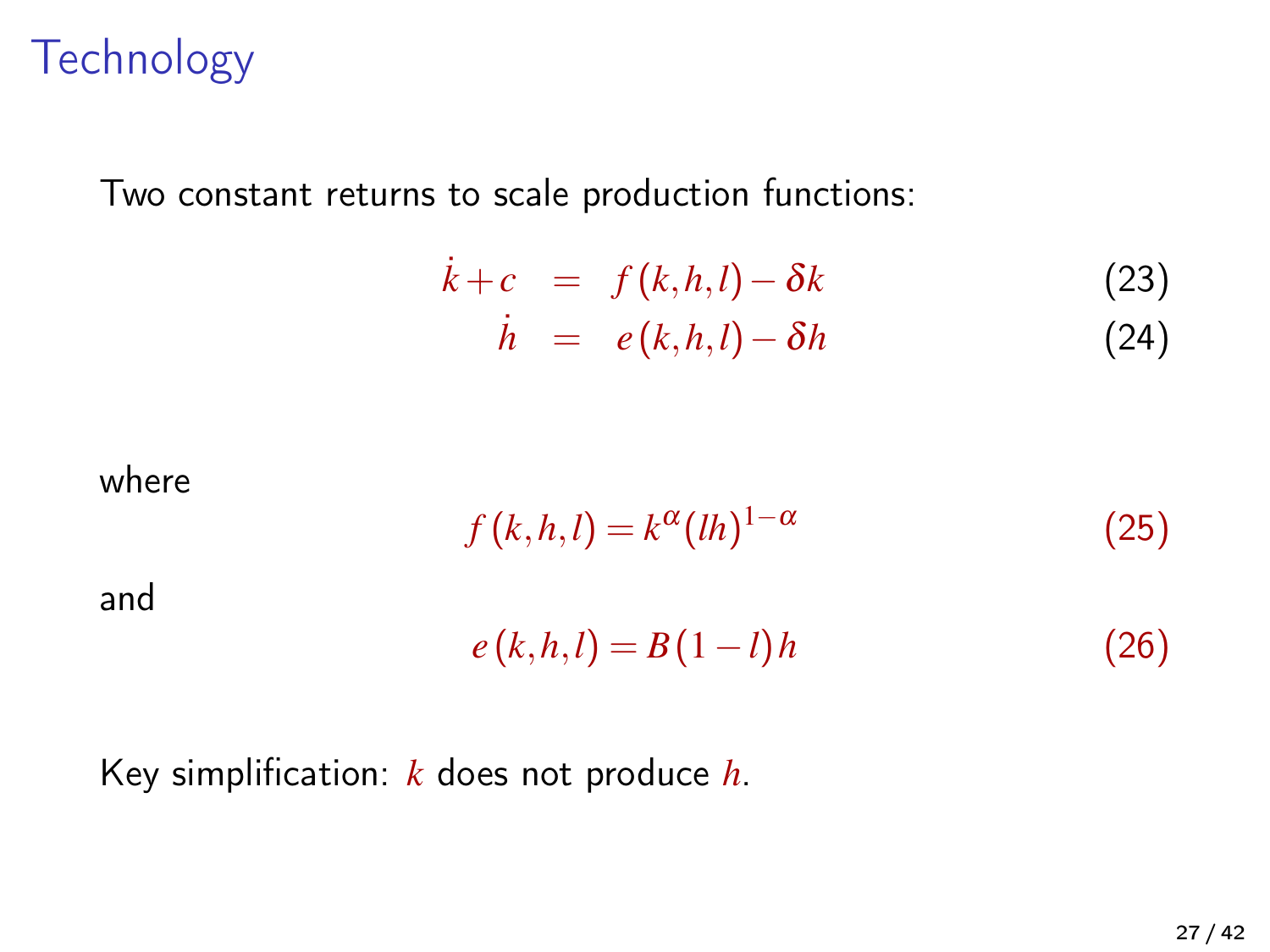Lucas (1988): Balanced growth rates

Law of motion for *h*:

$$
g(h) = B(1 - l) - \delta \tag{27}
$$

Law of motion for *k*:

$$
g(k) + c/k = (lh/k)^{1-\alpha} - \delta \tag{28}
$$

$$
\\Therefore:
$$

$$
g(c) = g(k) = g(h) \tag{29}
$$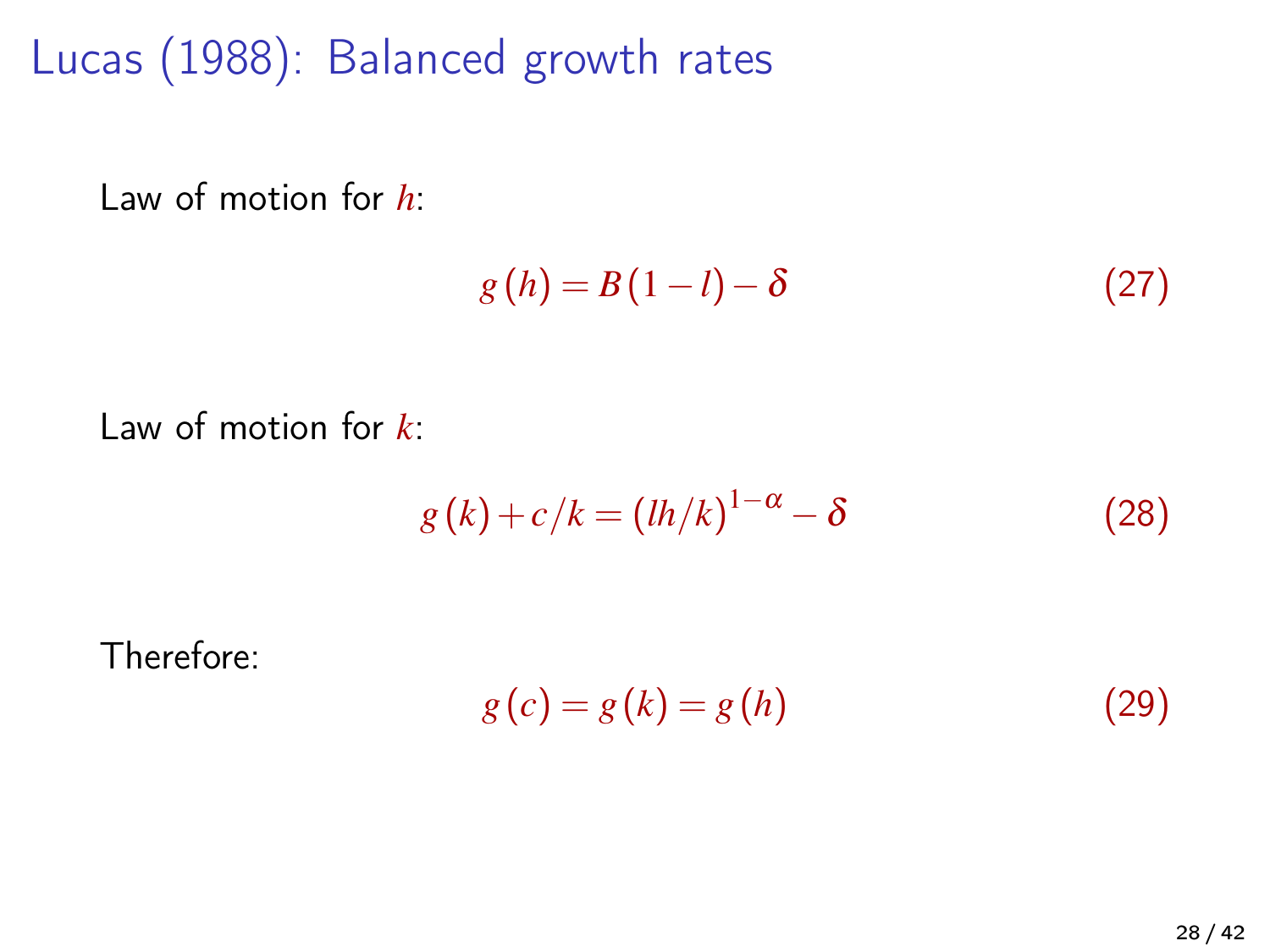Lucas (1988): Optimality

Current value Hamiltonian:

$$
H = u(c) + \lambda [e(k, h, l) - \delta h] + \mu [f(k, h, l) - \delta k - c]
$$
 (30)

FOCs:

$$
\partial H/\partial c = u'(c) - \mu = 0 \tag{31}
$$

$$
\partial H/\partial l = \lambda e_l + \mu f_l = 0 \tag{32}
$$

$$
\rho \lambda - \lambda = \lambda [e_h - \delta] + \mu f_h \tag{33}
$$

$$
\rho \mu - \mu = \mu [f_k - \delta] + \lambda e_k \tag{34}
$$

Major simplification from  $e_k = 0$ .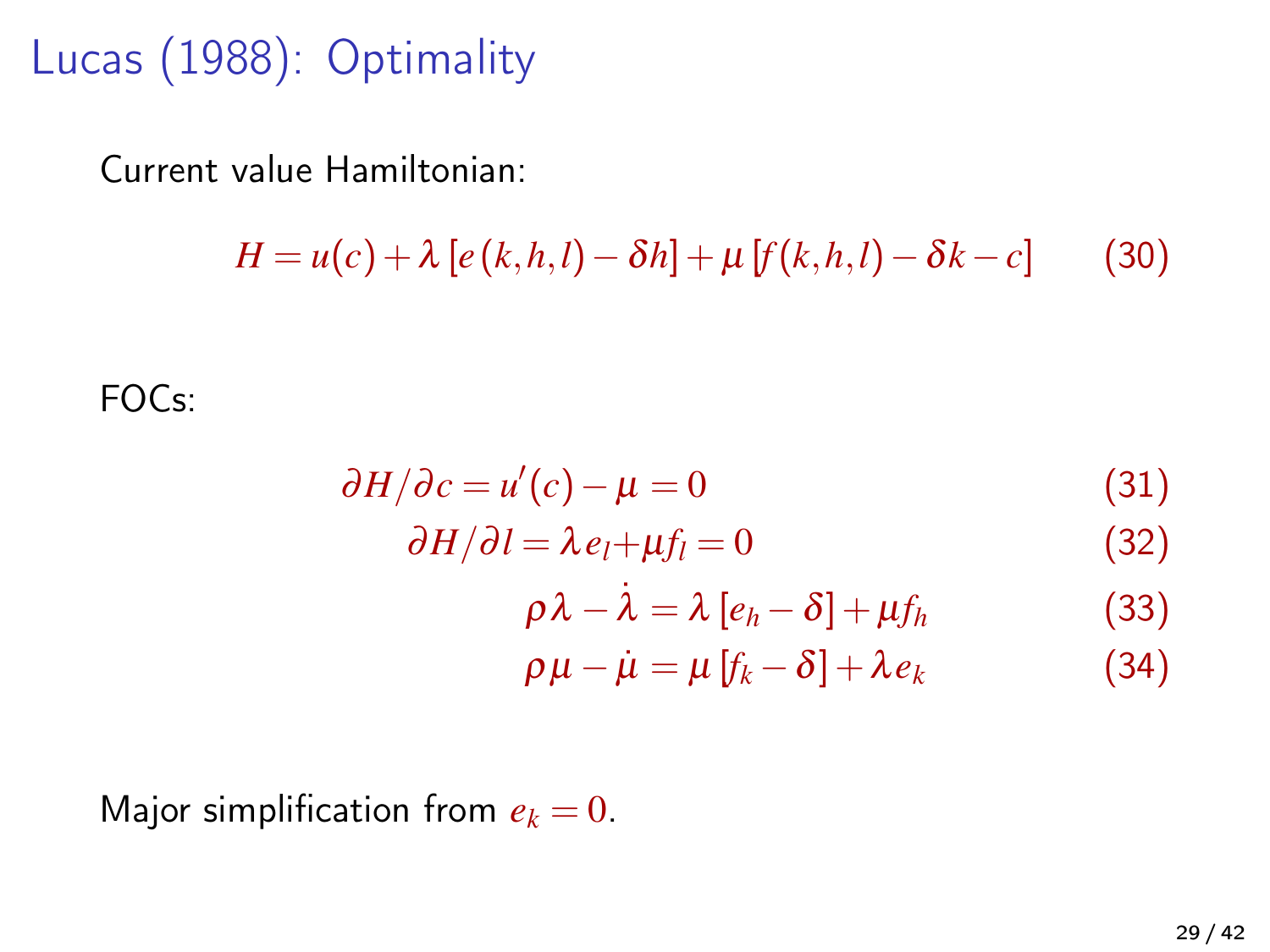### **Optimality**

Euler equation (using  $e_k = 0$ )  $g(\mu) = g(u'(c)) = f_k - \delta - \rho$  (35)

or

$$
g(c) = \frac{f_k - \delta - \rho}{\sigma} \tag{36}
$$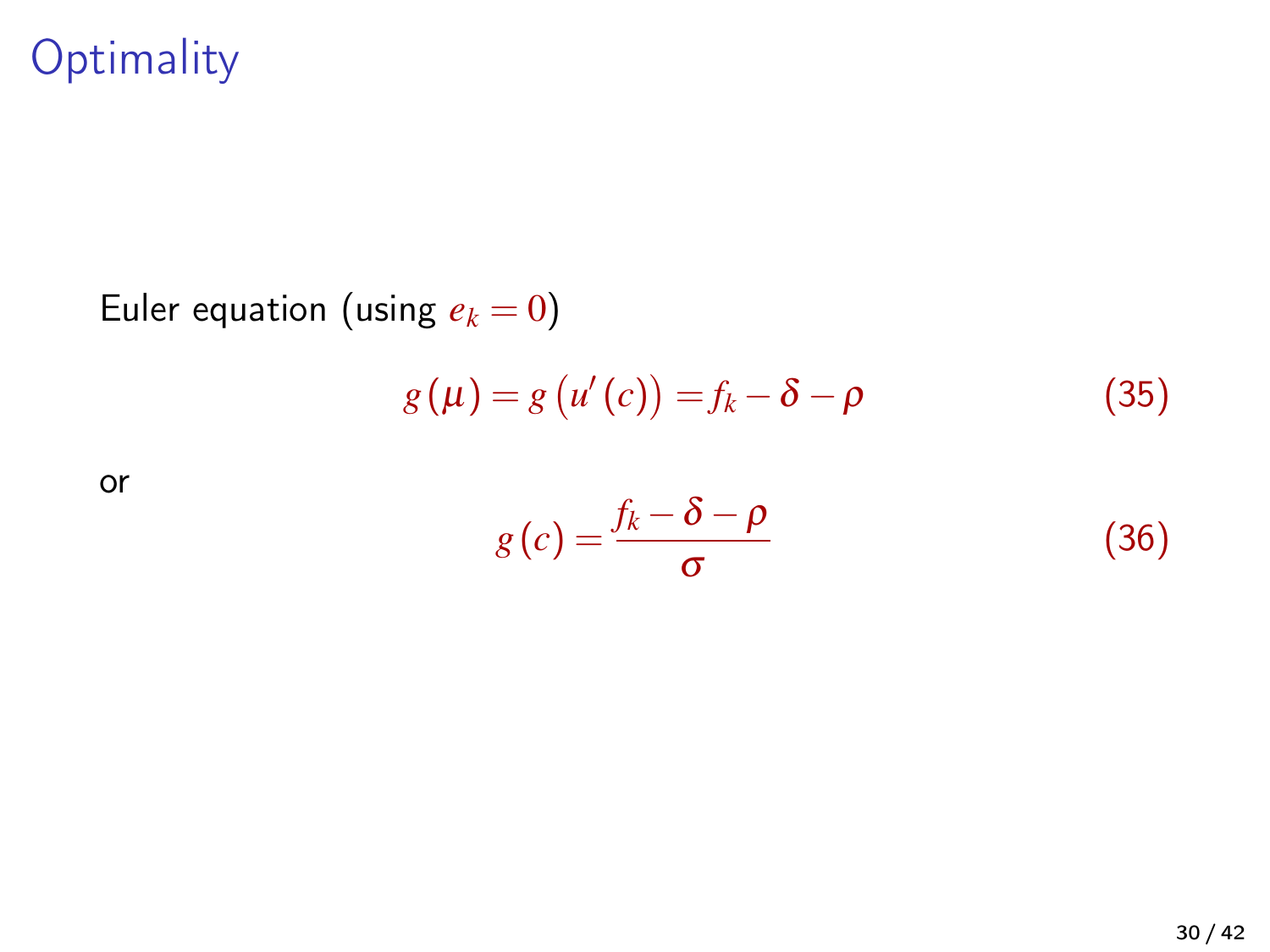## Optimality I

From FOC for *h*:

$$
-g(\lambda) = e_h - \delta - \rho + \mu/\lambda f_h \tag{37}
$$

FOC for 
$$
l
$$
:

$$
\frac{\mu}{\lambda}e_l = -f_l \tag{38}
$$

From the technologies:

$$
\frac{f_h}{f_l} = \frac{l}{h} \tag{39}
$$

and  $e_l = -Bh$ . Therefore:

$$
\frac{\mu}{\lambda}f_h = -\frac{ef_h}{f_l} = (Bh)\frac{l}{h} = Bl \tag{40}
$$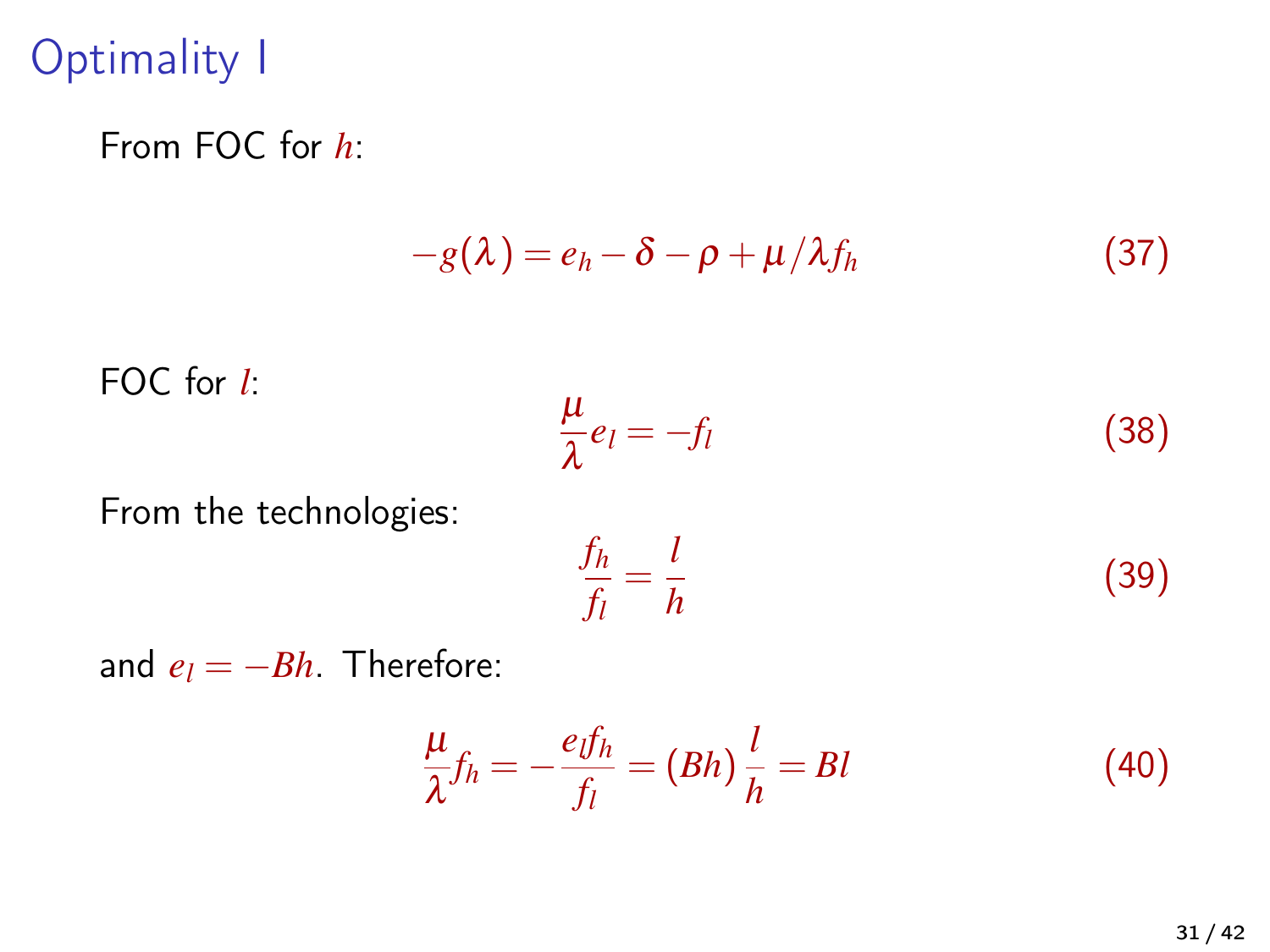Optimality II

Substitute into FOC for *h*:

$$
-g(\lambda) = B - \delta - \rho \tag{41}
$$

This is an exogenous constant!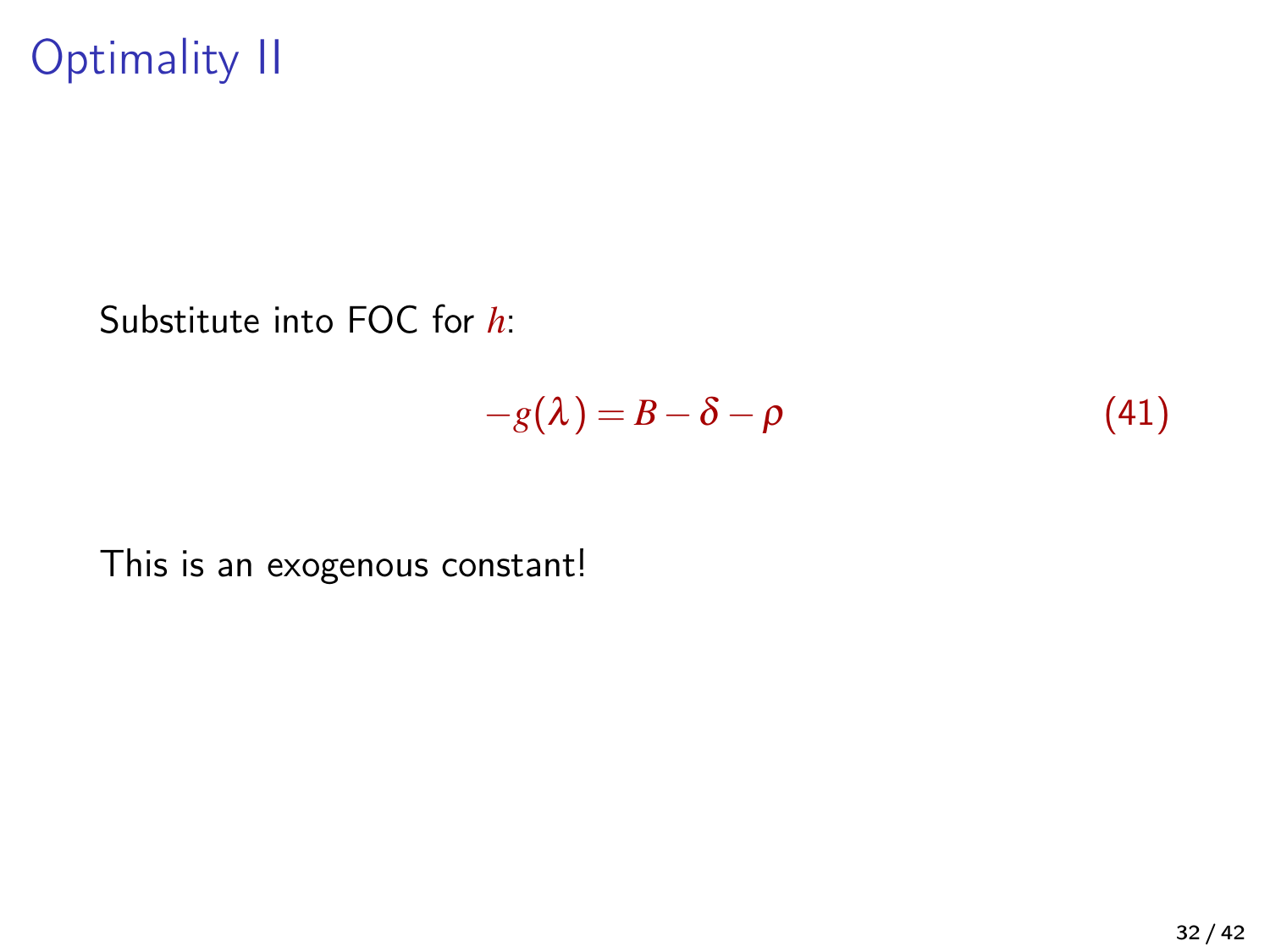#### Balanced growth

Constant *f<sup>k</sup>* requires constant *k*/*h*. Then

$$
\frac{\mu}{\lambda} = \frac{Bh}{f_l} = \frac{Bh}{(1-\alpha)(k/h)^{\alpha}l^{1-\alpha}}
$$
(42)

requires constant  $\mu/\lambda$ .

Then  $g(u_c) = -g(\mu) = -g(\lambda) = B - \delta - \rho$ .

This determines the interest rate:

$$
r = f_k - \delta = B - \delta \tag{43}
$$

The balanced growth rate is determined by the linear human capital technology:

$$
g(c) = \frac{B - \delta - \rho}{\sigma} \tag{44}
$$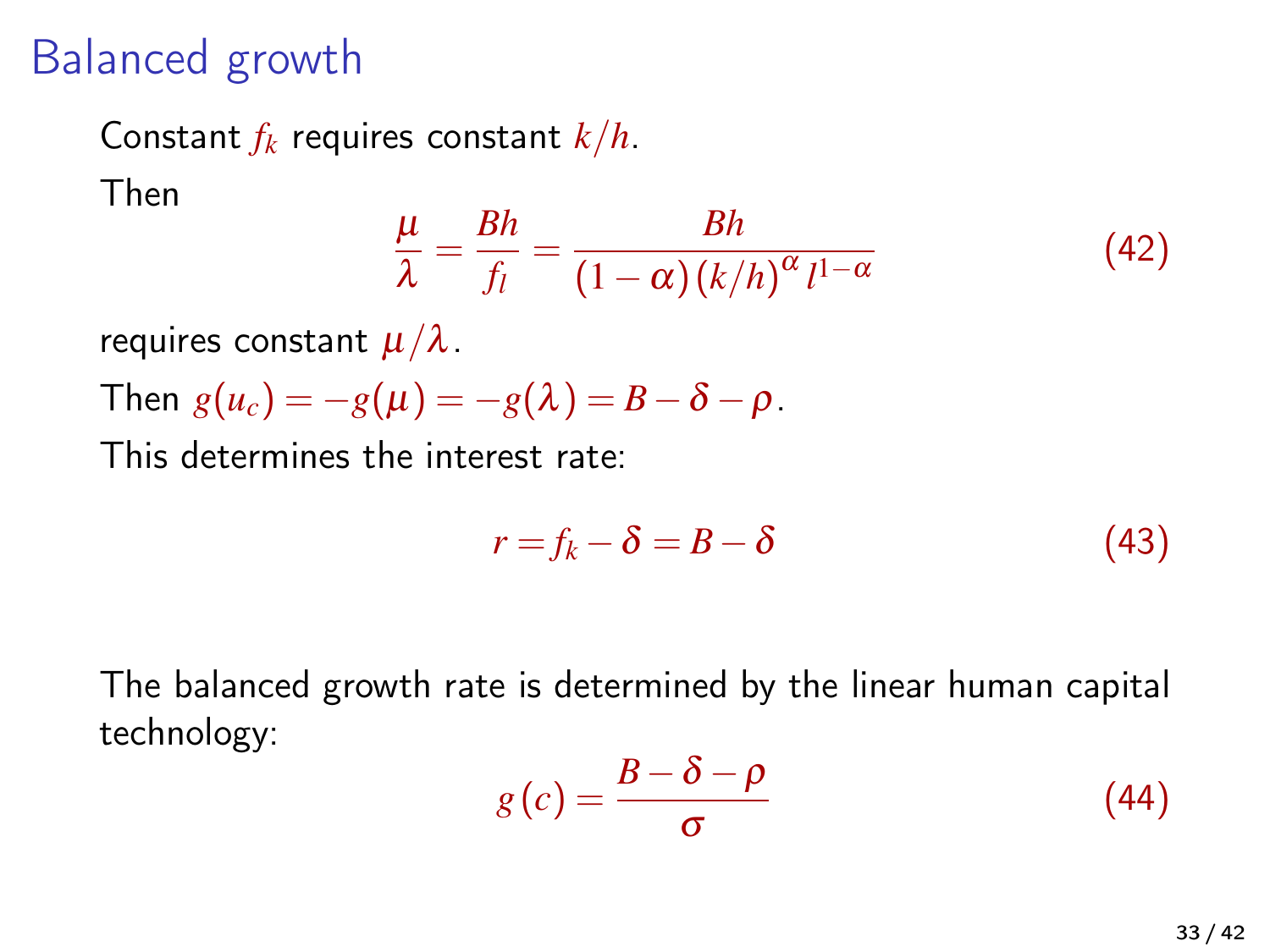#### Intuition

- $\blacktriangleright$  The household has 2 assets: *k* and *h*.
- $\triangleright$  One asset has a constant rate of return:
	- $\triangleright$  give up 1 unit of time to gain a fixed increment of future income
	- regardless of current values of  $k$  and  $h$ .
- $\triangleright$  This pins down the interest rate on the other asset by no arbitrage.
- $\blacktriangleright$  All of this has implicitly assumed an interior solution!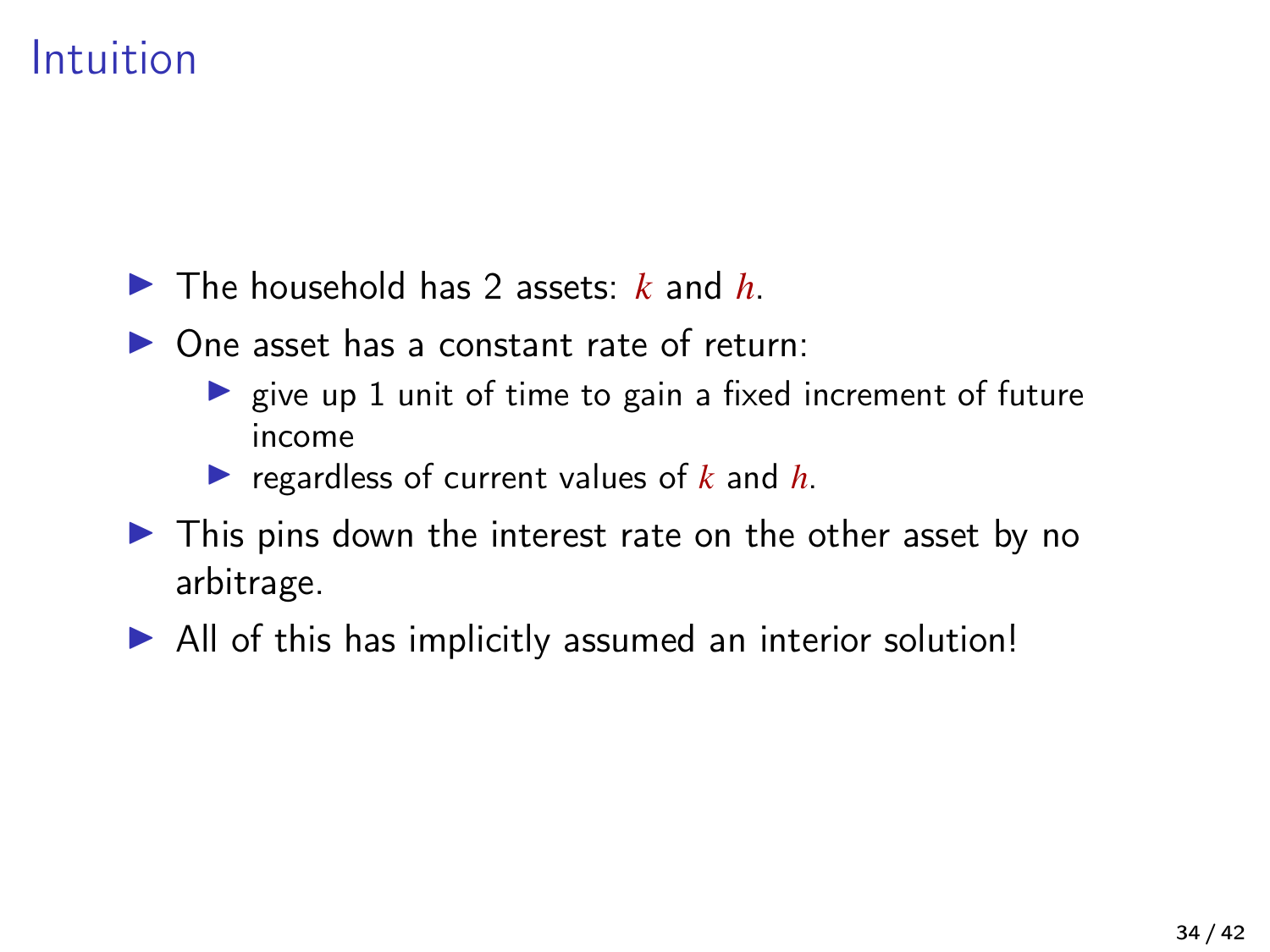### Summary

Sustained growth requires that inputs are produced with constant returns to reproducible inputs.

Then the model is (at least asymptotically) of the AK form:  $K = AK$ .

The AK model is a reduced form of something more interesting.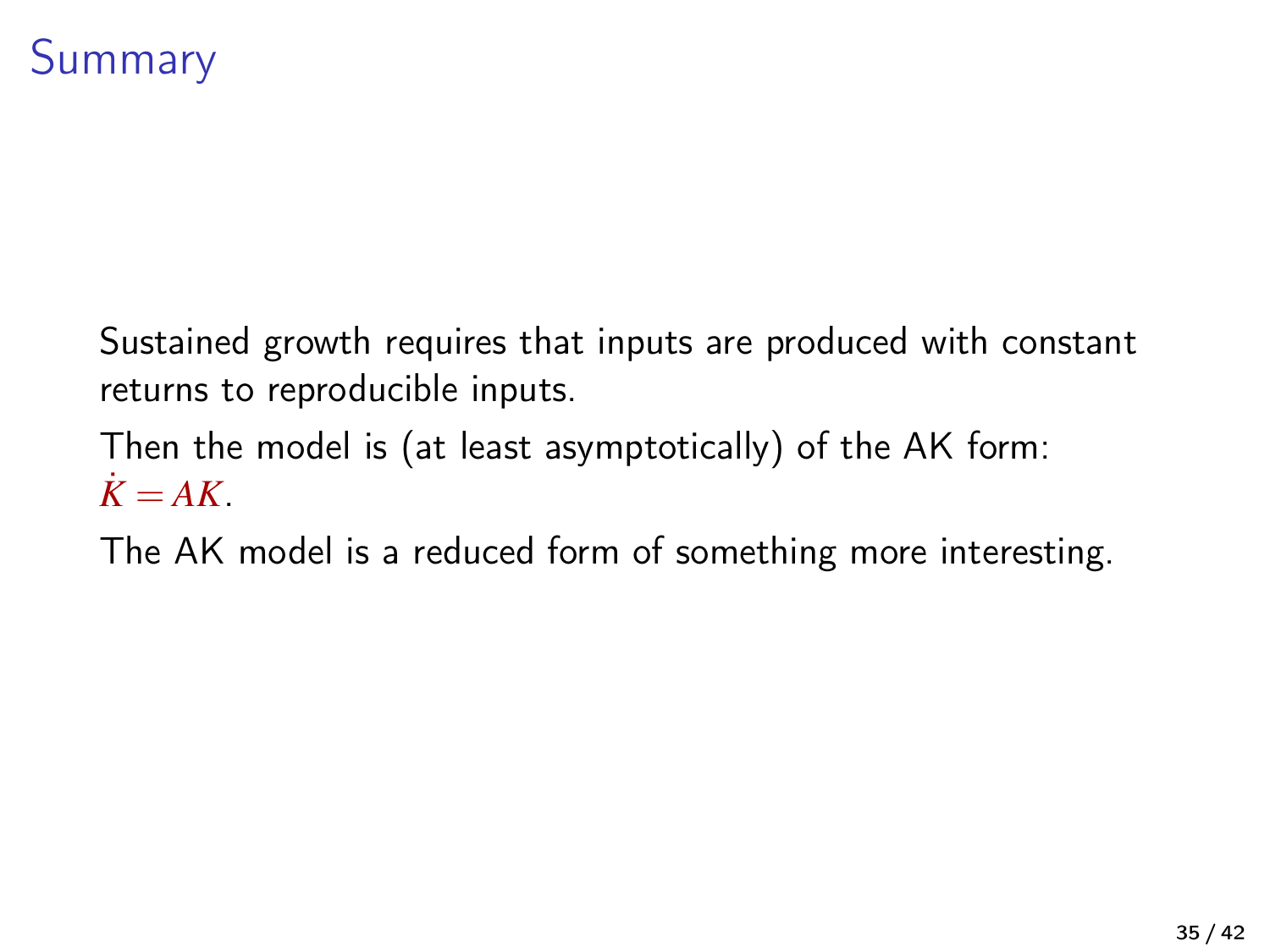## Reading

- [Acemoglu \(2009\)](#page-41-2), ch.  $11$ .
- ▶ Krueger, "Macroeconomic Theory," ch. 9.
- $\blacktriangleright$  [Krusell \(2014\)](#page-41-3), ch. 8.
- $\triangleright$  [Barro and Sala-i Martin \(1995\)](#page-41-4), ch. 1.3, 4.1, 4.2, 4.5.
- $\blacktriangleright$  [Jones and Manuelli \(1990\)](#page-41-5)
- $\blacktriangleright$  [Lucas \(1988\)](#page-41-1).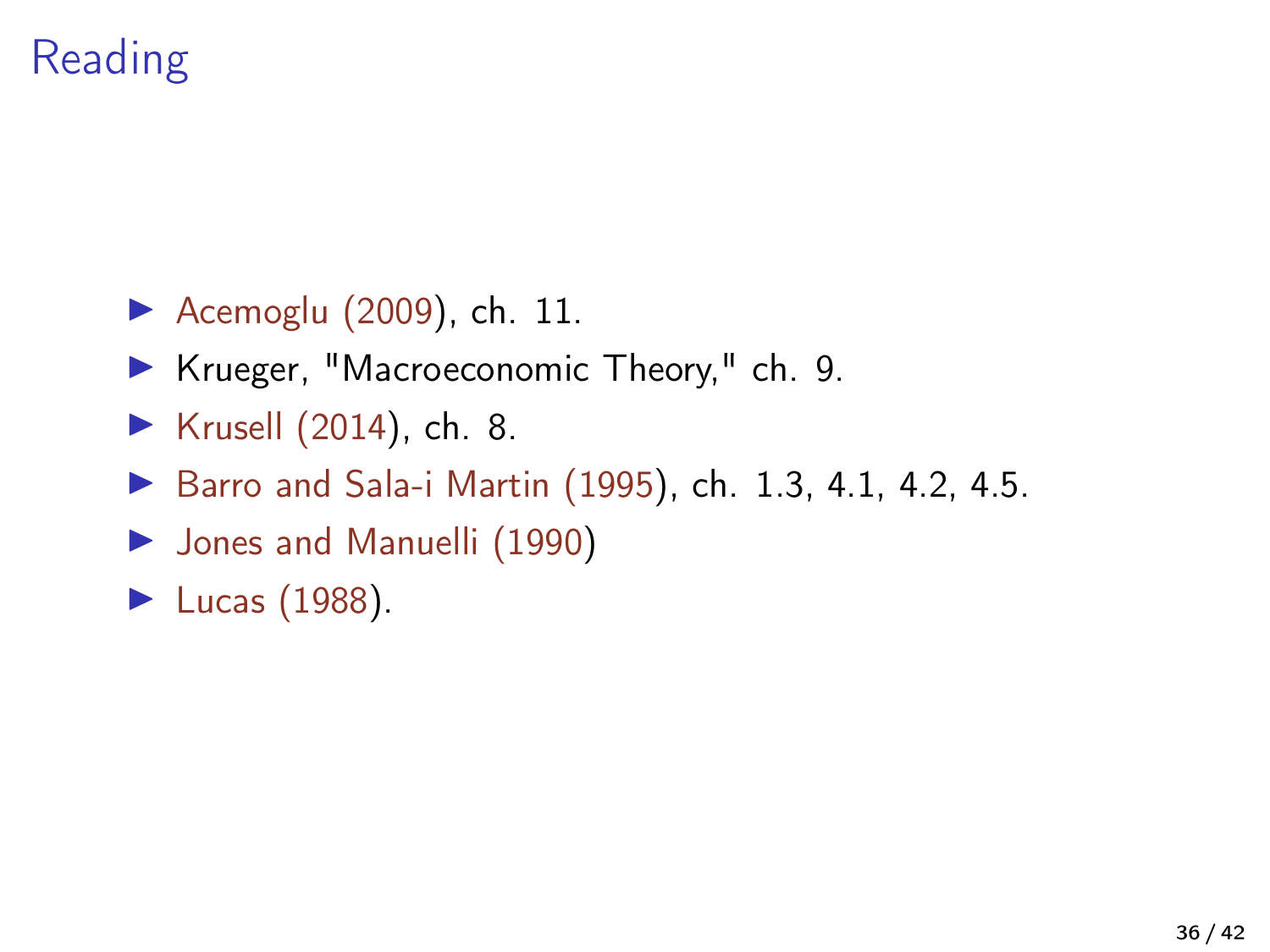Digression: Solving for k(t) I

<span id="page-36-0"></span> $\blacktriangleright$  Law of motion:

$$
\dot{k}_t = (A - \delta - n)k_t - c_0 \exp\left(\frac{A - \delta - \rho}{\sigma}t\right) \tag{45}
$$

**►** Solution to  $\dot{x} = ax - b(t)$  is

$$
x_t = x_0 e^{at} - e^{at} \int_0^t e^{-as} b(s) \, ds \tag{46}
$$

 $\blacktriangleright$  To verify:

$$
\dot{x}_t = ax_0e^{at} - ae^{at} \int_0^t e^{-as} b(s) ds - e^{at}e^{-at} b(t) \tag{47}
$$
\n
$$
= ax_t - b(t) \tag{48}
$$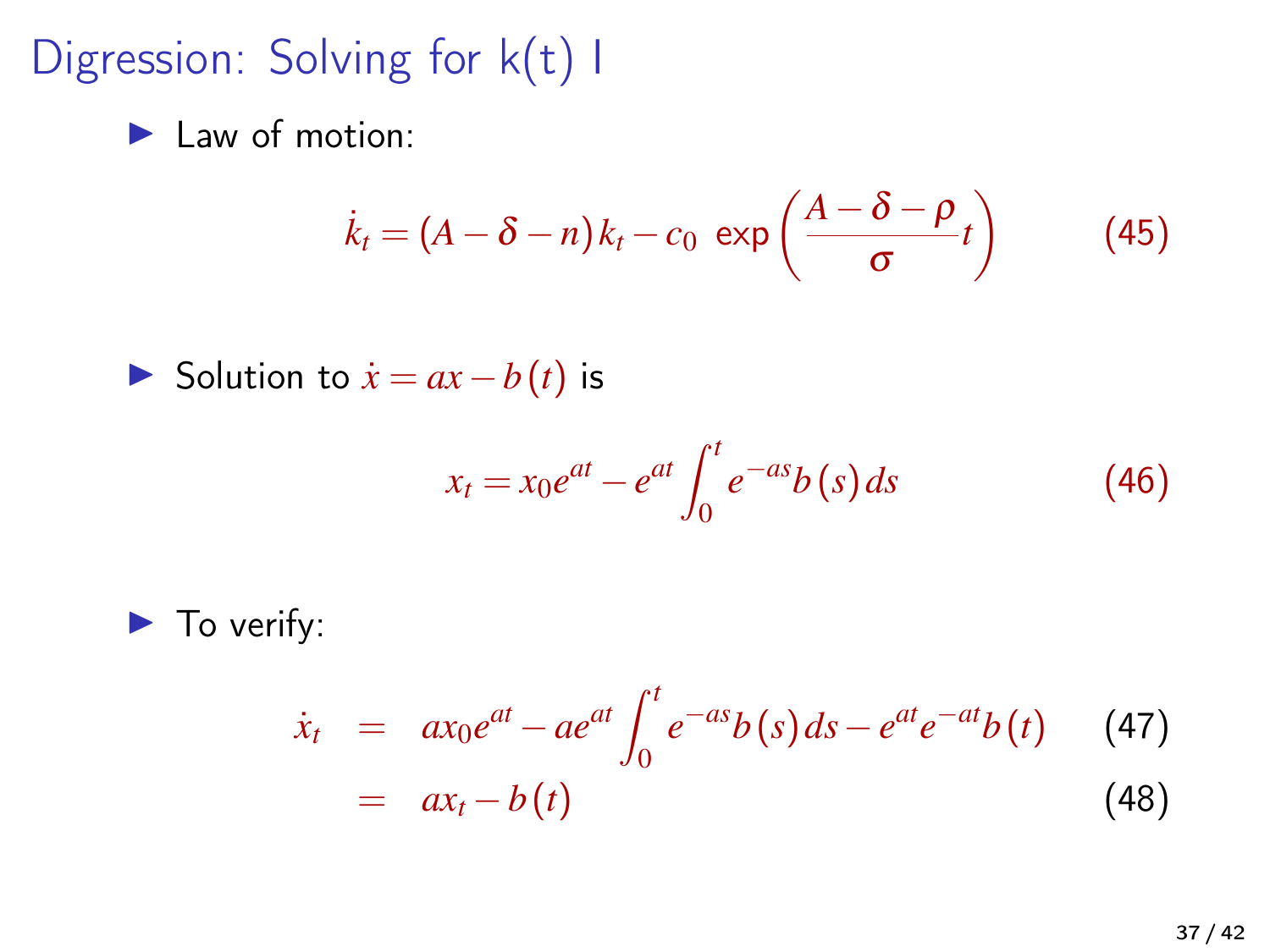Digression: Solving for k(t) II

 $\blacktriangleright$  Define

$$
a = r - n = A - \delta - n > 0 \tag{49}
$$

$$
b = g_c = \frac{A - \delta - \rho}{\sigma} > 0 \tag{50}
$$



$$
k_t = k_0 \exp(at) - \exp(at) \int_0^t c_0 \exp((-a+b]s) ds \qquad (51)
$$



$$
\int_0^t e^{zs} ds = \frac{e^{zt} - 1}{z} \tag{52}
$$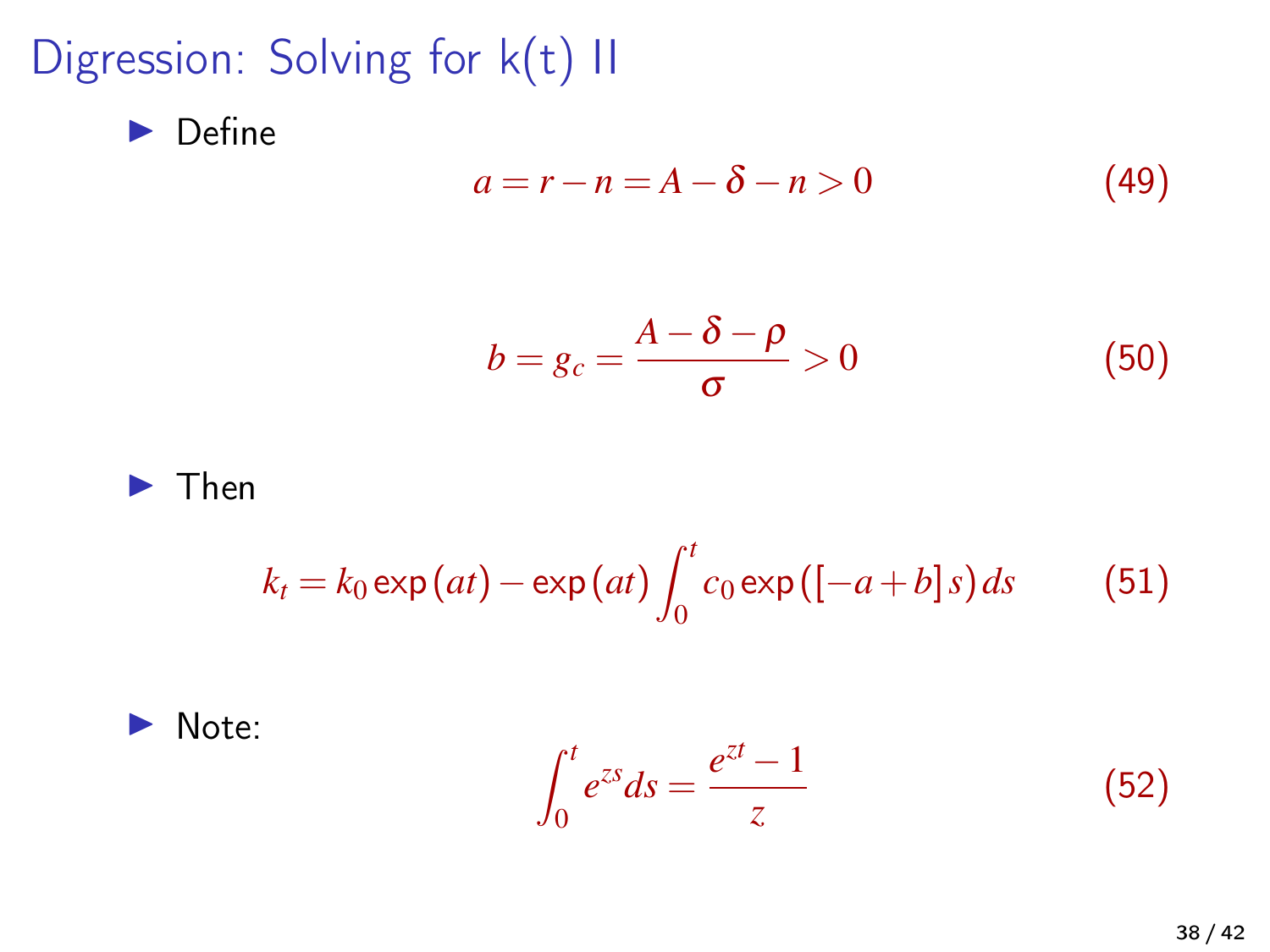Digression: Solving for k(t) III

 $\blacktriangleright$  Therefore:

$$
k_{t} = k_{0}e^{at} - \frac{c_{0}}{b-a}e^{at}\left[e^{(b-a)t} - 1\right]
$$
(53)  

$$
= \left[k_{0} + \frac{c_{0}}{b-a}\right]e^{at} - \frac{c_{0}}{b-a}e^{bt}
$$
(54)

 $\blacktriangleright$  Now we show that  $g(k)$  is constant:  $k_t = k_0 e^{bt}$ .

 $\blacktriangleright$  Transversality:

$$
\lim_{t \to \infty} e^{(r-n)t} k_t = 0 \tag{55}
$$

- $\triangleright$  Note that  $a = r n = A \rho n$ .
- If  $b > a$ :  $g(k) \rightarrow b > a$  and TVC is violated.
- $\blacktriangleright$  So we need  $b < a$ .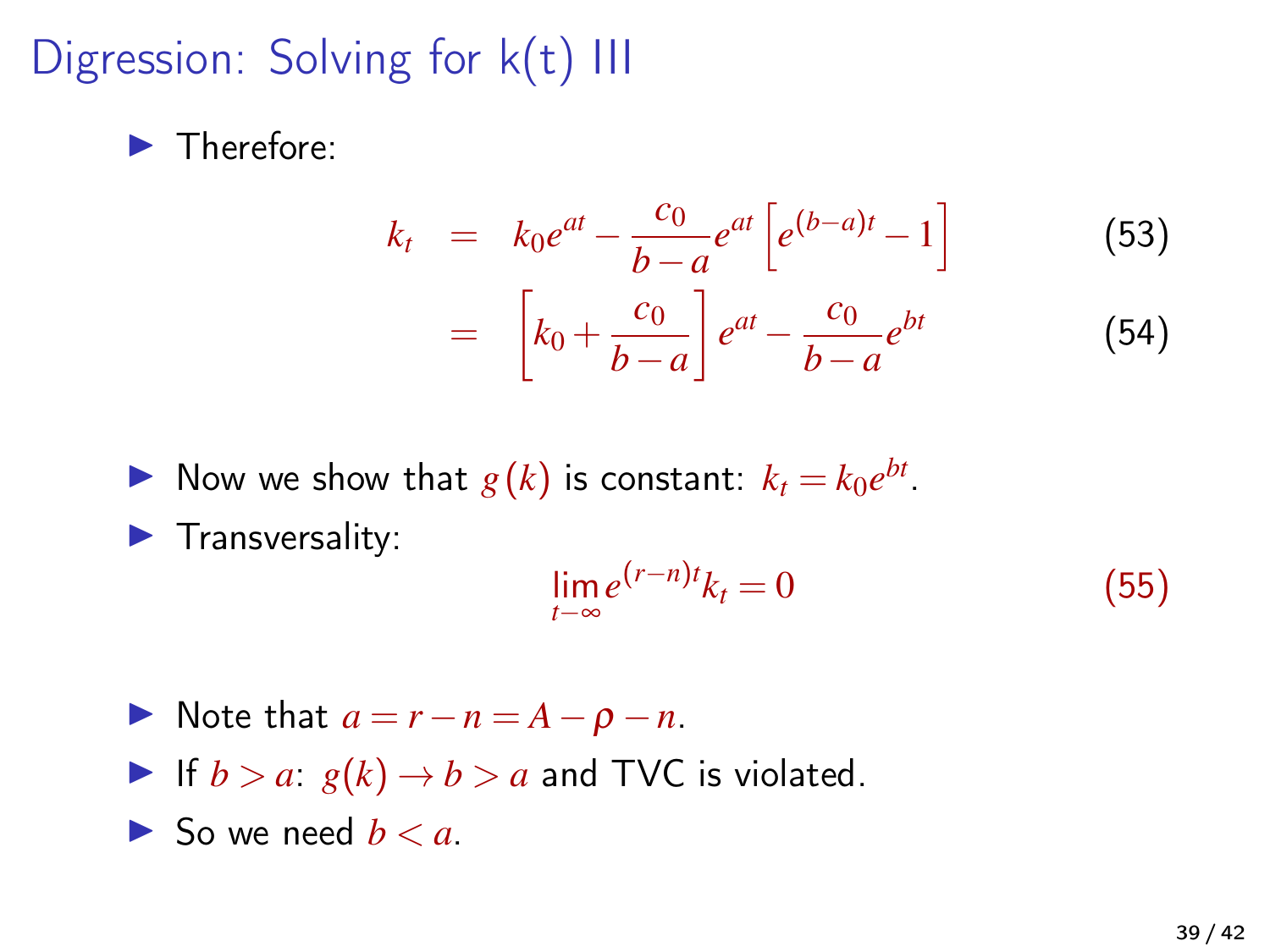Digression: Solving for k(t) IV

 $\triangleright$  With  $b < a$  capital grows at rate a, unless the term in brackets is 0:

$$
k_0 + \frac{c_0}{b - a} = 0 \tag{56}
$$

$$
\blacktriangleright \text{ If } g(k) = a, \text{ then } g(e^{-(r-n)t}k_t) = 0 \text{ - because } a = r - n.
$$

 $\blacktriangleright$  That violates TVC.

- $\blacktriangleright$  The only value of  $c_0$  consistent with TVC is the one that sets the term in brackets to 0.
- It implies that  $k$  always grows at rate  $b$ .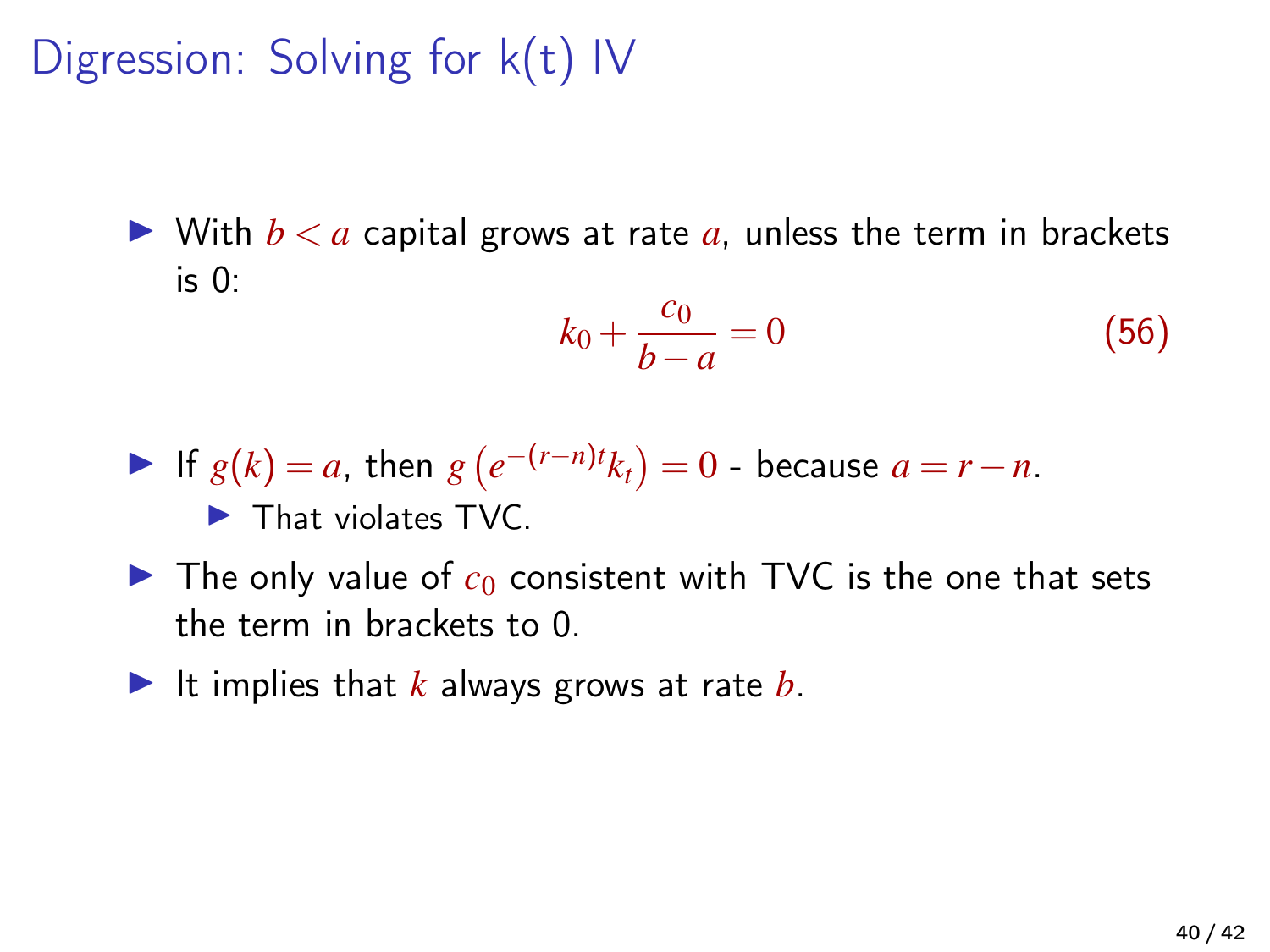#### Saving rate

 $\triangleright$  We can solve for  $c/k$  and the saving rate.

$$
g(k) - g(c) = [A - \delta - n - c/k] - (A - \delta - \rho)/\sigma = 0
$$
  

$$
c/k = A - \delta - n - (A - \delta - \rho)/\sigma
$$

 $\blacktriangleright$  And the gross savings rate is

$$
s = (\dot{K} + \delta K)/AK
$$
  
=  $[g(K) + \delta]/A$   
=  $[g(c) + n + \delta]/A$   
=  $[(A - \delta - \rho)/\sigma + n + \delta]/A$ 

**I** The savings rate is high, if  $(\sigma, \rho \text{ or } A)$  are low, or if *n* is high.